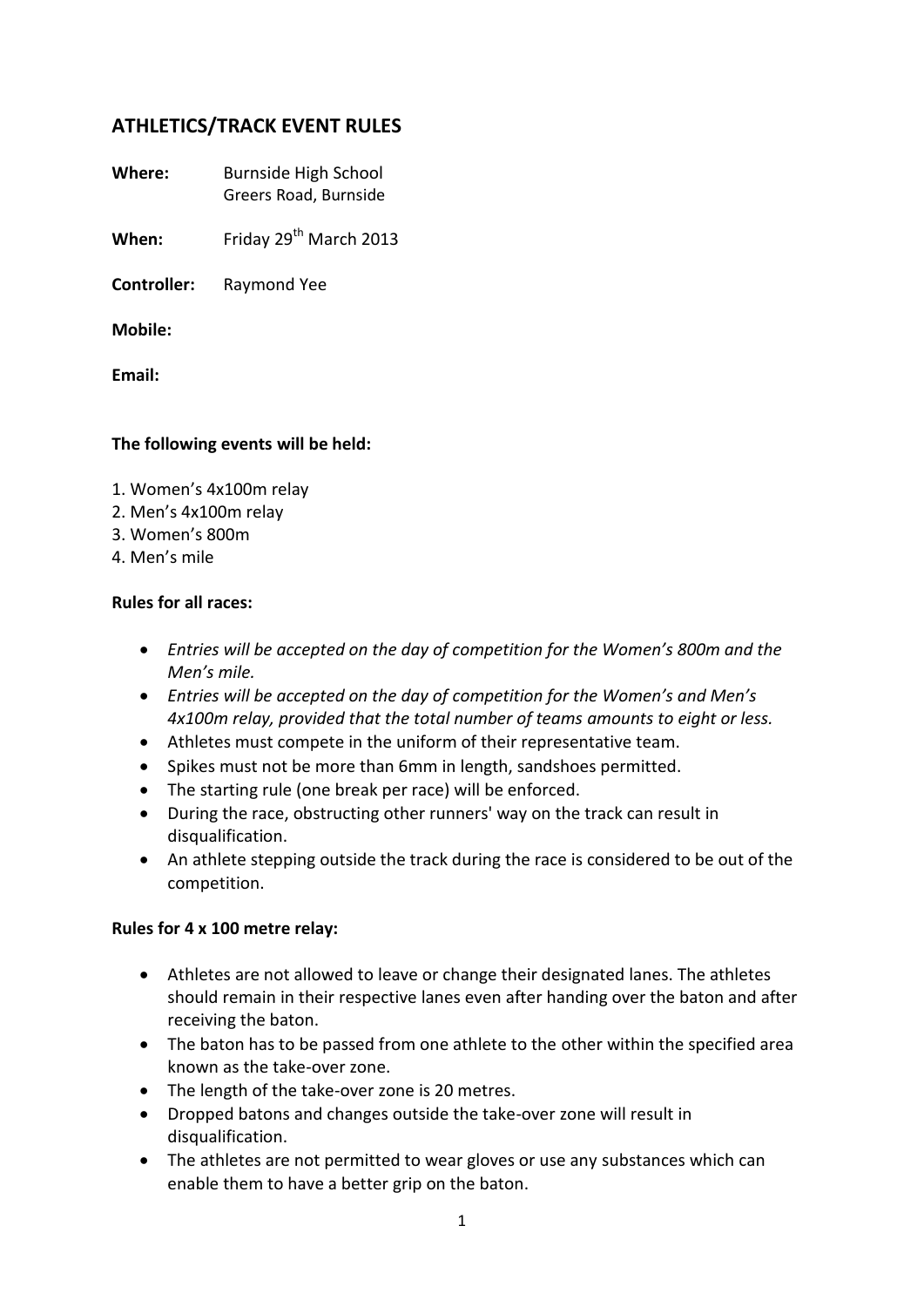# *Badminton*

| Venue:      | <b>Badminton Hall</b>                       |
|-------------|---------------------------------------------|
|             | 220 Pages Road, Wainoni                     |
|             | Christchurch                                |
| Dates:      | Saturday 30 March (Men's & Women's Doubles) |
|             | Sunday 31 March (Mixed Doubles)             |
|             | Start time both days 10am                   |
| Controller: | Anne Wang                                   |
|             | P: 021 1743125                              |
|             | E: yizhao.wang@hotmail.com                  |
| Events:     | Open Men's Singles / Doubles                |
|             | Open Women's Singles / Doubles              |
|             | <b>Open Mixed Doubles</b>                   |

Rules of Play:

- 1. The Rules of play shall be those of the BWF
- 2. All matches will be the best of 3 games to 21 points according to the BWF regulations
- 3. Tournament shuttlecocks will be used
- 4. Plate events for  $1^{st}$  round losers will be held in all events.
- Entry is automatic. Players who default their first round match are not eligible.
- 5. All Players enter at their own risk, no responsibility will be accepted for any injury received during the tournament
- 6. Non marking shoes must be worn**.**
- 7. The Draws will be made by the Tournament Controller and checked by the Tournament Referee
- 8. The tournament will be run on Tournament Planner and draws will be available through **[www.canterburyeaster2013.org](http://www.canterburyeaster2013.org/)**
- 9. The Tournament Controller reserves the following rights:
	- amend reporting times, hours and order of play and length of games
	- cancel any event in which insufficient entries are received
	- default players not available to play at the schedule time

Every endeavour will be made to give all players a minimum of 3 matches in each event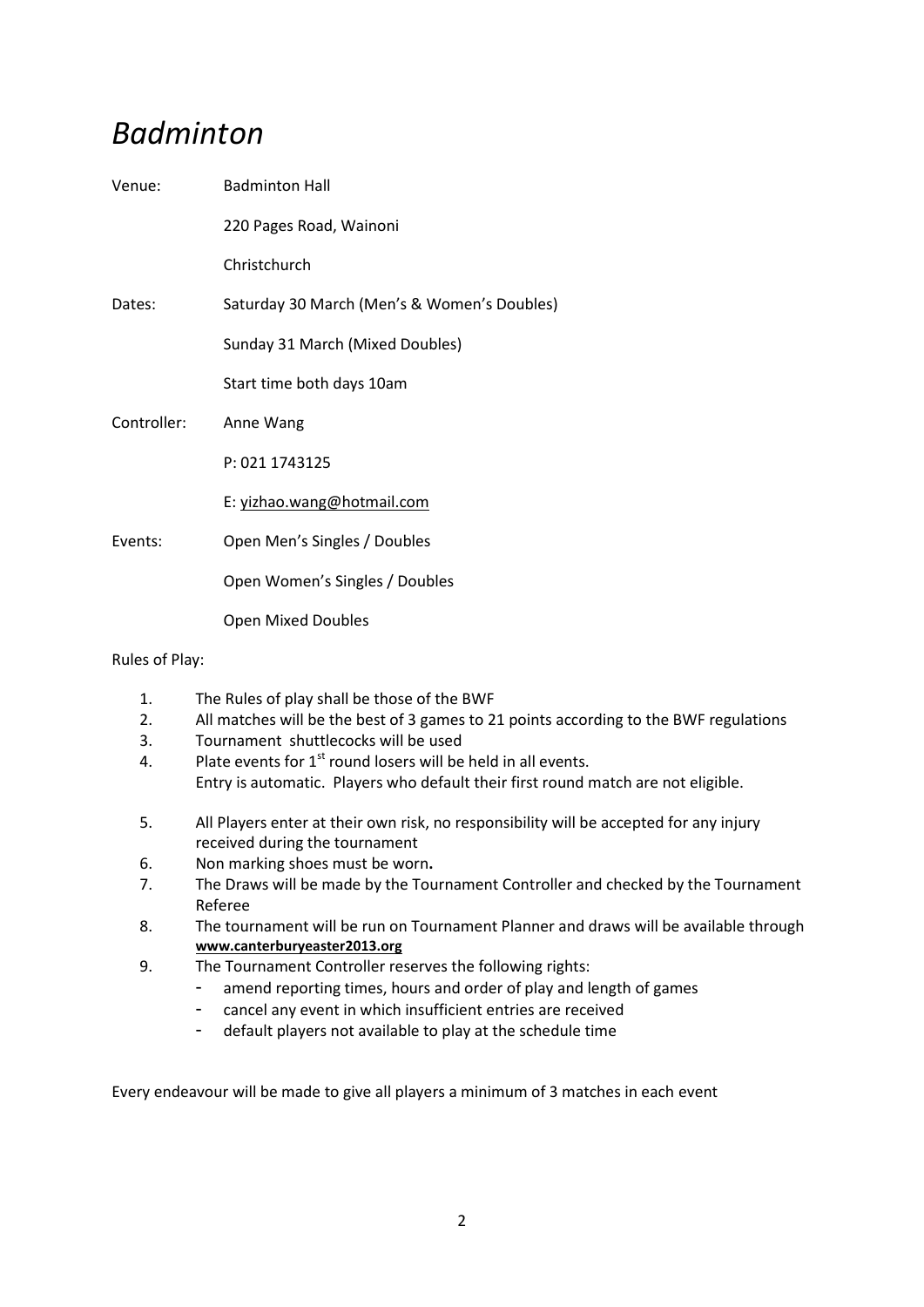#### **BASKETBALL RULES**

| Where:         | Graham Condon Centre Papanui, Bishopdale YMCA – Friday 29 <sup>th</sup> and Saturday<br>$30th$ March<br>Pioneer Leisure Centre – Sunday $31st$ March and Monday 1 April |  |
|----------------|-------------------------------------------------------------------------------------------------------------------------------------------------------------------------|--|
| When:          | Friday 29th March to Monday 1st April 2012                                                                                                                              |  |
|                | <b>Controllers:</b> Simon Chan / Thomas Yee                                                                                                                             |  |
| <b>Mobile:</b> | 021 896080                                                                                                                                                              |  |
| Email:         | chan-clan@xtra.co.nz                                                                                                                                                    |  |

The Controllers reserve the right to amend these rules or competition at any time.

### **A maximum of two teams only per grade per Branch will be permitted.**

#### **Rules**

All games to be played under the current rules as adopted by the International Basketball Federation

(**FIBA 2010**) except as amended below:

### **Playing Times for Round Robin/Pool games**

- · 2 x 22 minute halves, running clock
- · 2 minute half-time break
- · 2 x 30 second time-outs per team per half
- · No time-outs or substitutions during the last 3 minutes of second half
- · 24 second shot-clock (if no shot-clock, at Referee's discretion)

### **Playoff Games/ Unofficial Grade Finals**

- · As above
- · Last 3 minutes of second half stop-clock
- · Time-outs and substitutions allowed in last 3 minutes of second half

### **Playing Time for Official Grade Finals**

· 2 x 18 minute halves, stop-clock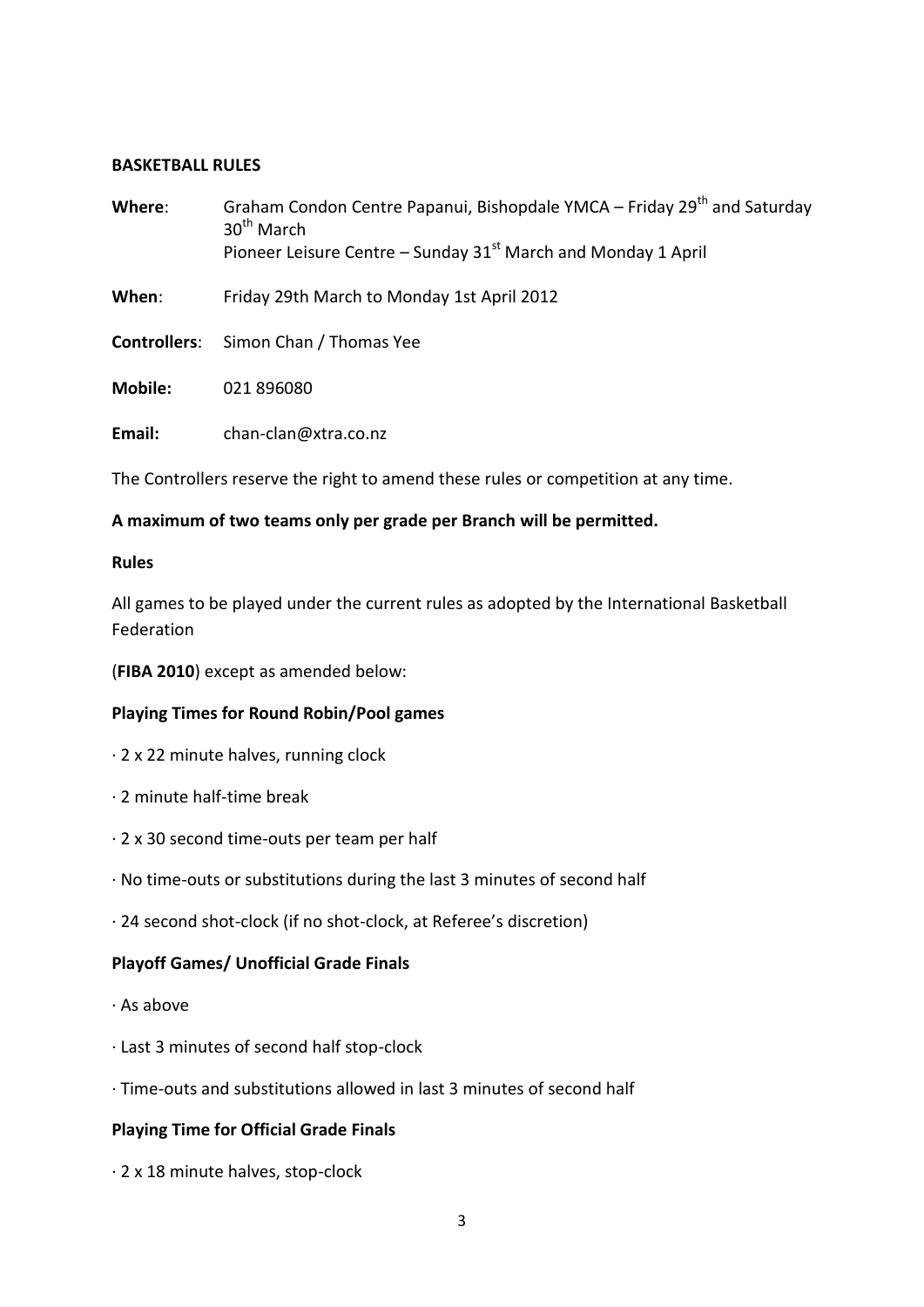- · 2 minute half-time break
- · 2 x 30 second time-outs per team per half

# **Team Foul Penalty**

A penalty of 2 free throws will apply for each foul after 7 team fouls in each half, provided that it was not already a shooting foul or the offending team was not in control of the ball.

# **Tied Games**

Round robin/section games: In all tied games there will be an extra 3 minutes of extra time allowed.

The extra time is treated as a continuation of the second half, thus all fouls committed and timeouts used will apply.

If the game is still tied after extra time, the 10 players on court will advance to a shootout, alternatively shooting one free throw, the team with the most free throws will be the winner. If it is still tied after the shootout, then it will go to a sudden death shootout with the same players shooting in the same order.

# **Duty**

Each team is to provide a referee and a scorekeeper for the game following their own, unless told specifically by a Basketball Official. Failure to do so may result in a default in their prior game.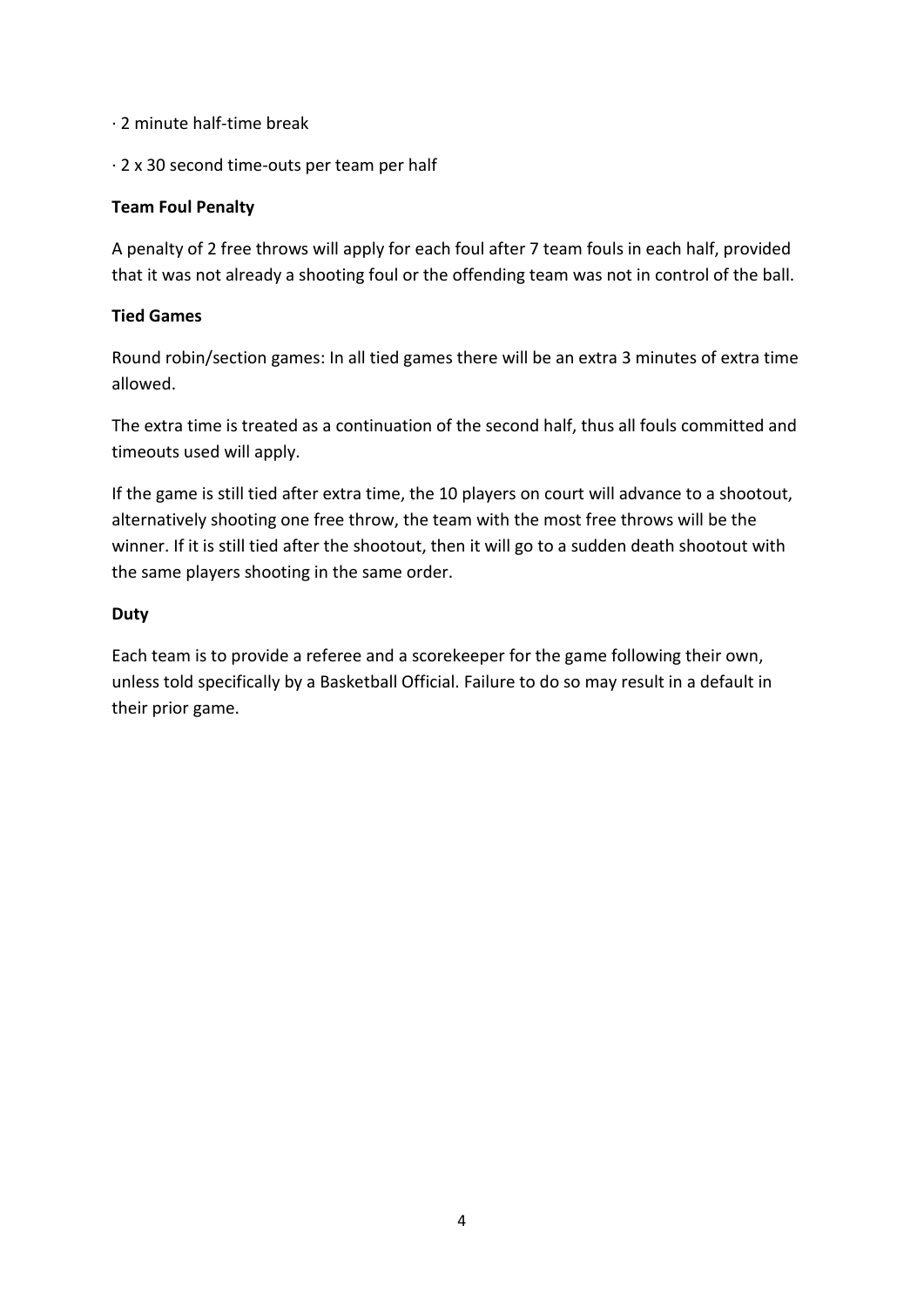### **Tiniball (under 8 yrs as at 1 Jan 2013)**

- 1. 2 x 15 minute halves & 2 minute halftime break
- 2. Play with size 5 ball
- 3. Lowered hoops (8.5 ft)
- 4. 5 players on court
- 5. No shooting fouls
- 6. 1 point per foul
- 7. 3 second rule in keyhole not enforced
- 8. Back over half rule not enforced
- 9. 8 seconds violation not enforced
- 10. 1 x 30 second timeout per half per team, not in the last 3 minutes of the game (2nd half)
- 11. Substitutions at any time (run on from own half)
- 12. After a basket is scored, the defending team retires to half way.
- 13. Man to man marking through use of coloured wrist bands. Defenders must guard their "opposite colour" only, unless in the defensive keyhole, where they can guard any player
- 14. Players on court cannot swap wrist bands
- 15. No extra time if game tied
- 16. In the event of a drawn grade, there will be a count back of points between the teams affected

#### **Miniball (8 yrs+ as at 1 Jan 2013 & attending Primary School Year)**

- 1. 2 x 20 minute halves & 2 minute halftime break
- 2. Play with size 5 ball
- 3. Lowered hoops (8.5 ft)
- 4. 5 players on court
- 5. No shooting fouls
- 6. 1 point per foul, after 5 team fouls
- 7. 3 second rule in keyhole not enforced
- 8. Back over half rule not enforced
- 9. 2 x 30 second timeouts per half per team, not in the last 3 minutes of the game (2nd half)
- 10. Substitution on any dead ball, but none in the last 3 minutes of the game (2nd half)
- 11. After a basket is scored, the defending team retires to half way
- 12. No extra time if game tied
- 13. In the event of a drawn grade, there will be a count back of points between the teams affected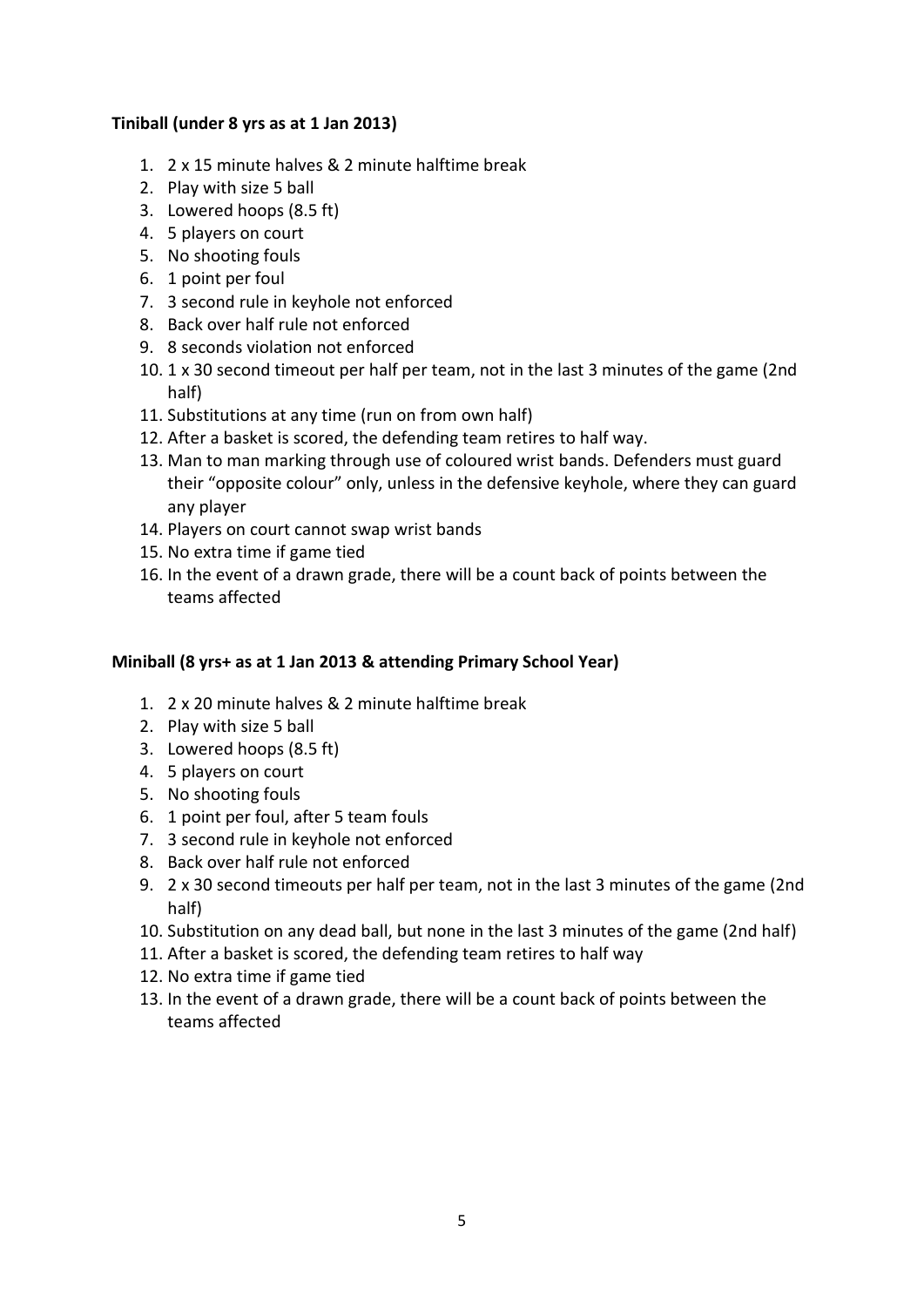### **Intermediate (attending intermediate and in year 7 & 8 in 2013)**

- 1. 2 x 20 minute halves & 2 minute halftime break
- 2. Play with size 6 ball
- 3. No shooting fouls
- 4. 1 point per foul, after 5 team fouls
- 5. 5 players on court
- 6. Man-to-Man defence only
- 7. Inbounding: Only one player may contest an inbound, but must be 3 ft away from the inbounder. If the inbounding team is inbounding from the baseline of their offensive hoop then this rule does not apply
- 8. Back over half rule applies
- 9. 2 x 30 second timeouts per half per team, not in the last 3 minutes of the game (2nd half)
- 10. Substitution on any dead ball, but none in the last 3 minutes of the game (2nd half)
- 11. No extra time if game tied
- 12. In the event of a drawn grade, there will be a count back of points between the teams affected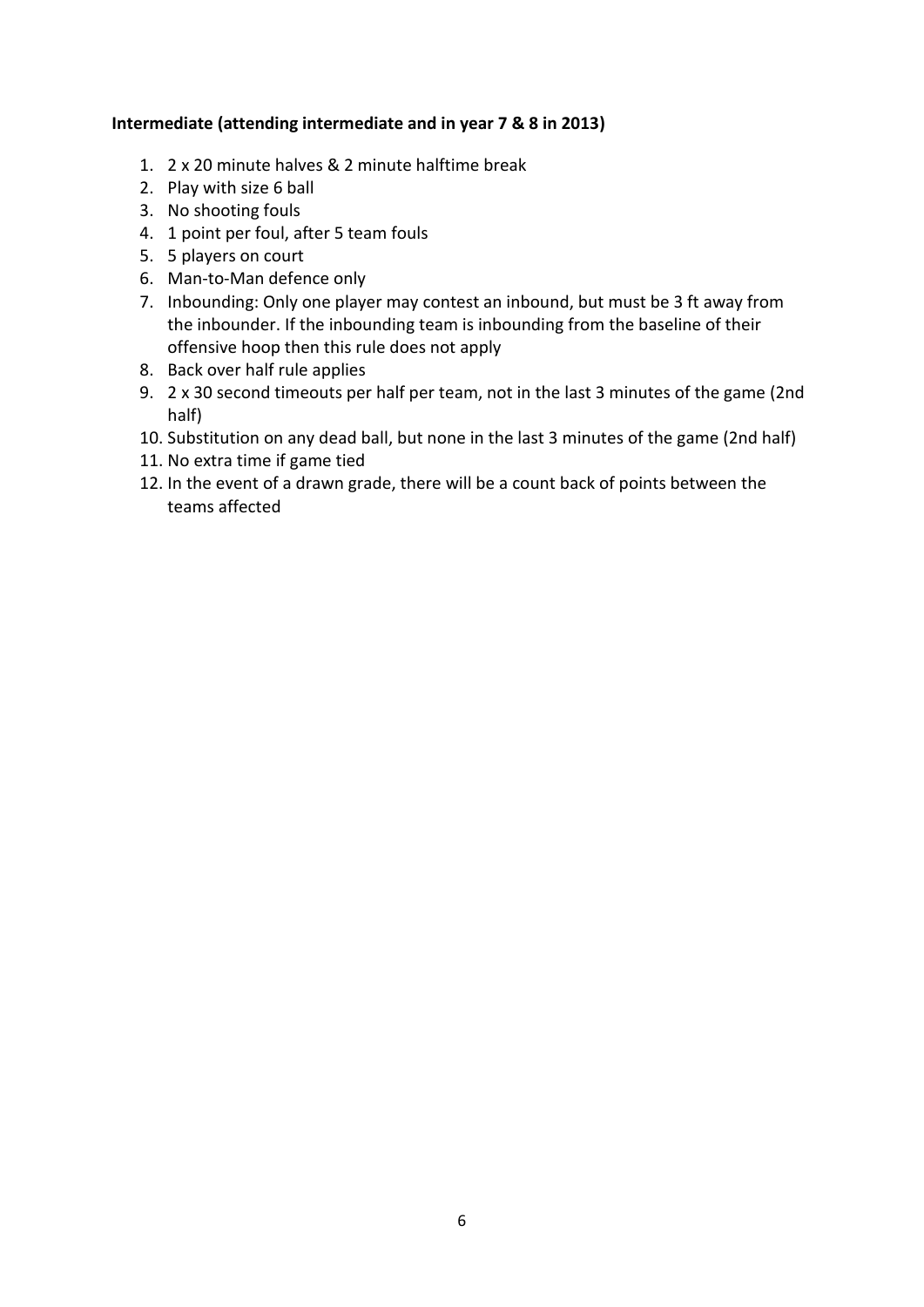#### **GOLF COMPETITION 2013**

**Day 1. Pegasus Golf Club,** 

**Pegasus Golf and Sports Club**, 20 Mapleham Drive, Pegasus

Saturday 30 March 2013, 11.00 am tee off

**Day 2. Coringa Golf Club,** 

**Coringa Golf Club**, 680 McLeans Island Road, McLeans Island

Sunday 31 March 2013, 10.00 am tee off

- **Controller:** Brian Ngan
- **Phone:** 03 3425110
- **Mob:** 021 1428926
- **Email:** b.ngan@xtra.co.nz
- **Rules:** 1. Normal rules of golf shall apply subject to the Club's local rules
	- 2. To be eligible for the Golf Trophy, players must have an official handicap. Maximum of 27 for men & 36 for women.
	- 3. 36 hole stableford competition for a team of 4 players over 2 days
		- a. Best 3 stableford scores will count towards the team total score

b. The winning team shall be the one with the highest combined stableford points over 36 holes

c. In the event of a tie, the scores of the  $4<sup>th</sup>$  player shall be added to the combined scores of the tied teams.

- All players must be current financial members of their local branch of New Zealand Chinese Association
- Prizes for longest drive, closest to the pin, best stableford, best gross
- Social golfers are not required to have an official handicap.
- The Controller reserves the right to amend these rules or competition and change any of the draws at any time.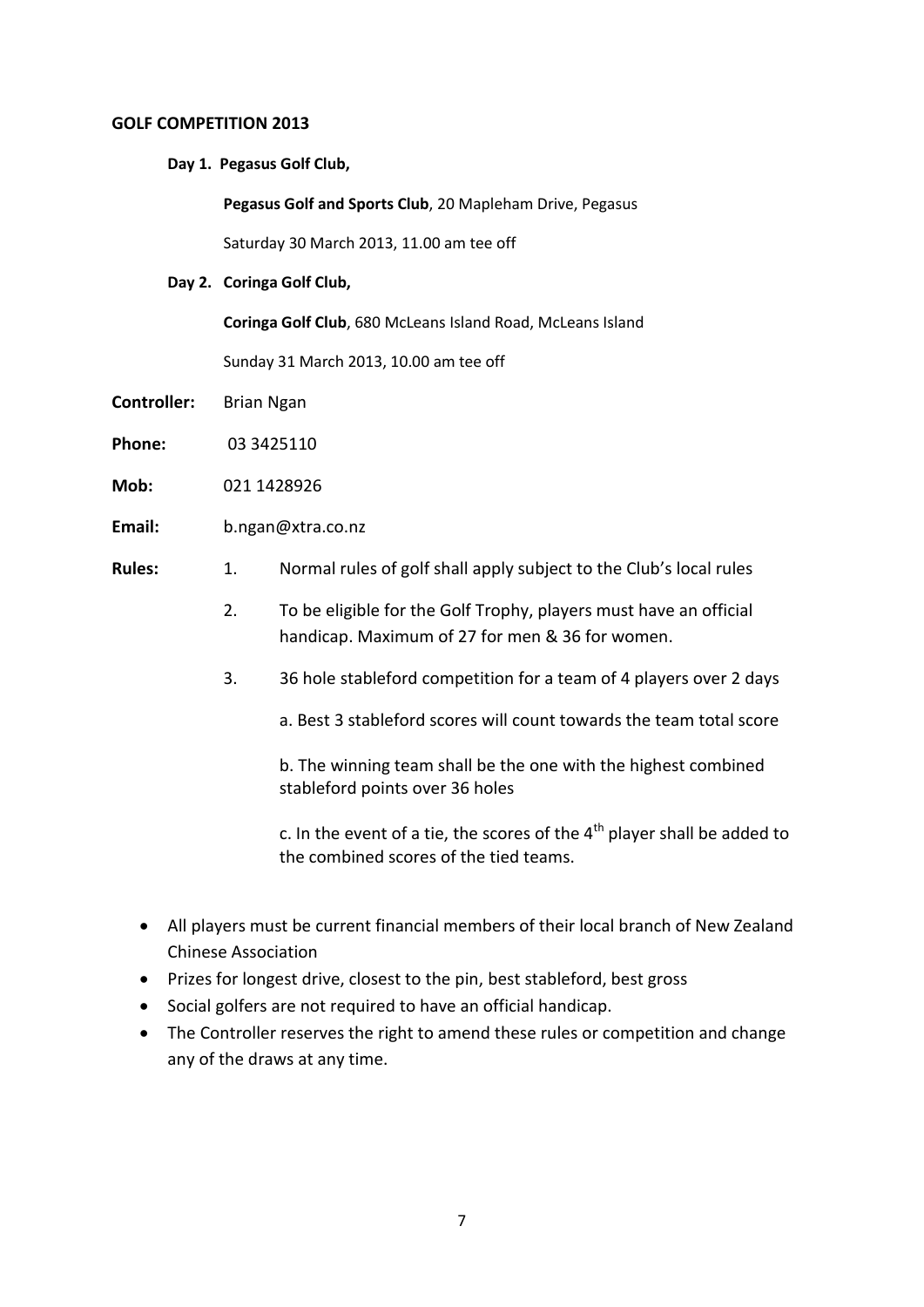# **INDOOR NETBALL**

- **Where**: Howzat Indoor Sports Centre 4 Matipo Street
- **When:** Easter Saturday 30<sup>th</sup> March 2013 from 5pm dependent on entries
- **Controllers:** Angelina King & Ronald Lee
- **Phone:** 021 2660 222
- **Email:** angelinak@clear.net.nz



# 7 aside Indoor Netball Rules

Shown below are the positions and court layout as well as a brief description of the game itself.

# **Major Rules**

- Each team has 7 players.
- Games are two x 15minute halves.
- There are 7 positions on court...
	- = Goal Shoot (GS) Allowed in areas **1 and 2**
	- = Goal Attack (GA) Allowed in areas **1, 2 and 3**
	- = Wing Attack (WA) Allowed in areas **2 and 3**
	- $\bigcirc$  = Wing Defence (WD) Allowed in areas **3 and 4**
	- = Centre © Allowed in areas **2, 3 and 4**
	- $\rightarrow$  = Goal Defence (GD) Allowed in areas **3, 4 and 5**
	- = Goal Keeper (GK) Allowed in areas **4 and 5**
- You may have a maximum of (3) males on court at any time *(penalties occur for extra male players).*
	- You may not have any 2 males in the same goal circle.
- Please see the kiosk for a more detailed description on rules such as.....
	- *Stepping*
	- *Held Ball*
	- *Obstruction*
	- *Contact and (causing contact)*

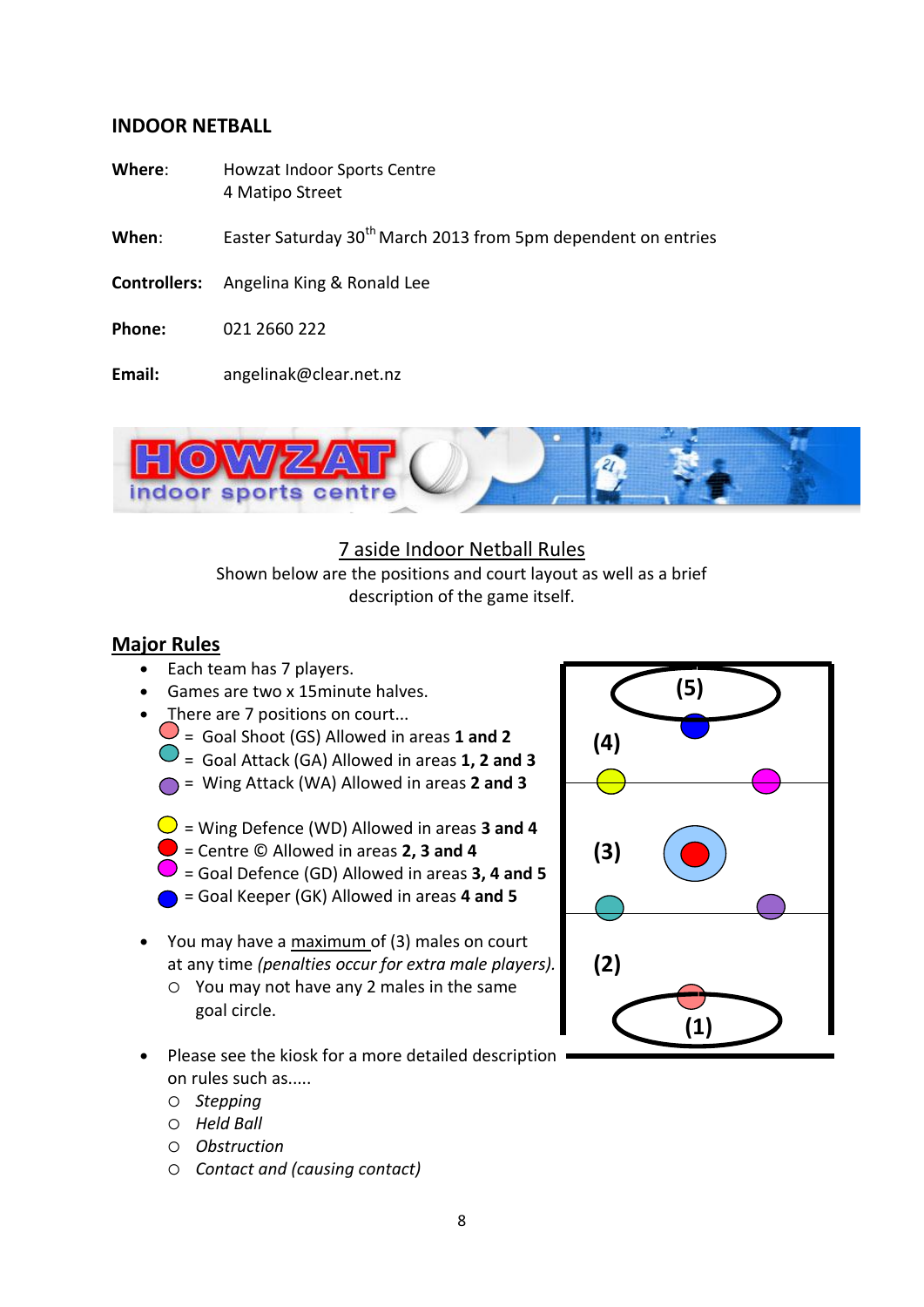- *Replay*
- *Net Rules*
- **Stepping**
- The easiest way of avoiding that nasty stepping call is to try and land with two feet at the same time. By doing this, you can then choose which foot to move. If you don't catch the ball in this manner, remembering the foot that hit the ground first is essential. Remember that you can not lift and then reground the foot that hit the ground first after you have caught the ball.

#### **Obstruction**

You can only defend with your arms if the person has the ball. Keeping a meter or more away from this person is necessary. Remember to keep your hands down and move back the required distance 3 feet (roughly a meter). If you are pulled for Obstruction you are to close and then must stand beside.

#### **Contact**

A rough idea is if someone has the ball you cannot touch them. You may defend but remember the Obstruction Rule!! If a person has the ball and needs to land you must move out of the way. If the umpire is unsure whose contact it is toss will normally be called. If you are pulled for Contact you must stand beside.

#### **Held Ball**

This ones easy!! You have 3 seconds to get rid of the ball, if not it's a turnover.

#### **Nets**

All nets are in play and can be used to pass. The centre pass must be touched before it hits the net. If you land with your foot on the net you will be deemed out of court and a turnover will occur.

#### **Causing Contact**

Unless it's clear contact you've drawn, the umpires have been instructed to call contact against the person trying to cause. The less body contact going on the better as far as we are concerned.

#### **Advantage**

The umpires have been instructed to promote the advantage rule as long as there is very little contact in the game. Advantage is a tricky one but to put it simply if a player infringes against you, advantage may be called if the umpire believes it is in your best interests to continue the flow of the game. For a more detailed description of the Advantage rule see the kiosk or your umpire.

#### **Male Rule**

Nice and simple – You may not have 2 males inside any of the goal circles. For example you may not have a GS and GA male or a GK and GD male. You may have 3 males in the centre third.

#### **Points System**

- Win 4 Points
- Draw 2 Points
- Loss 0 Points

Every 10 goals is a bonus point to competing teams.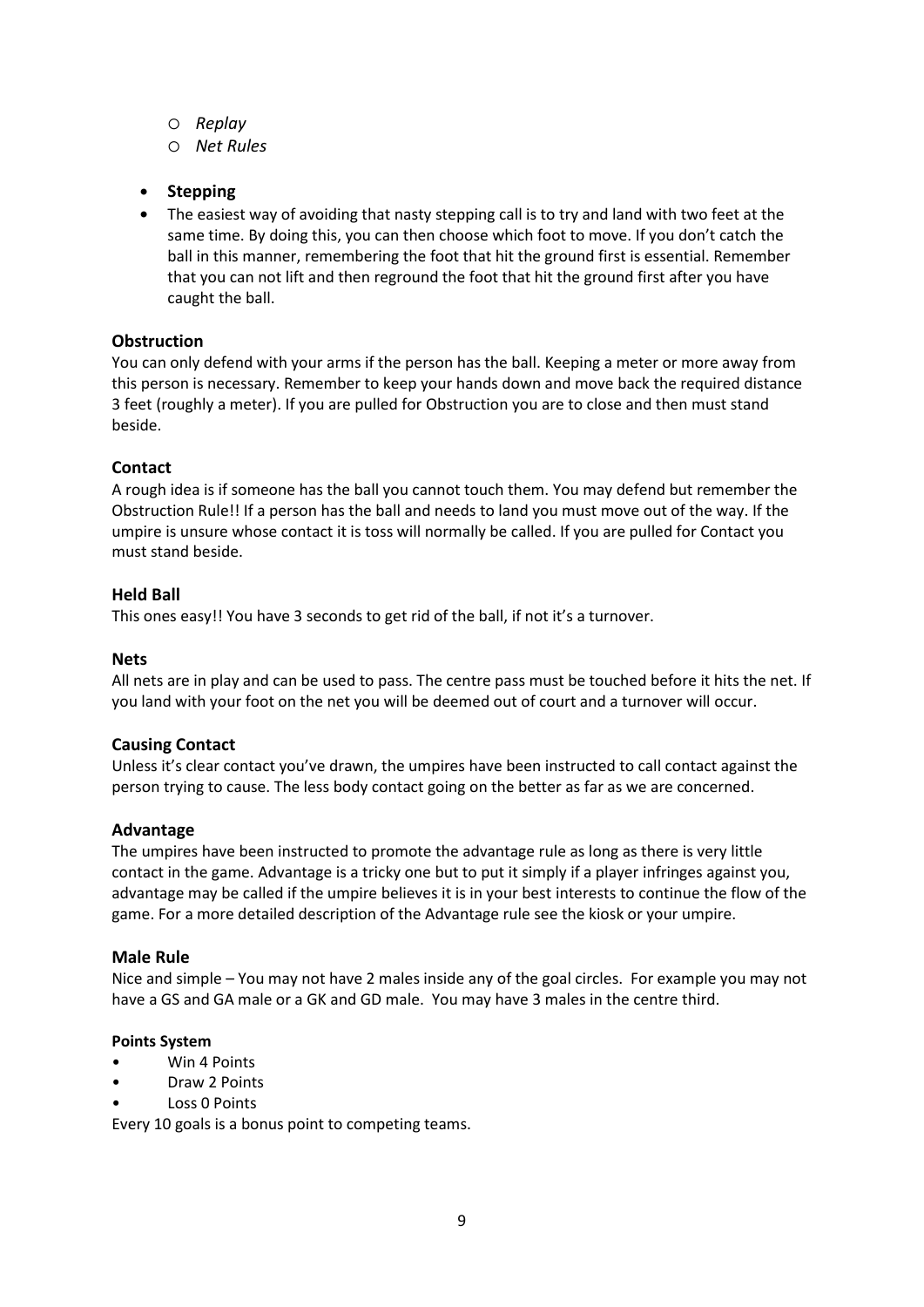When determining the order or teams at the end of all Round-Robin games, the positions will firstly be determined by points, secondly by the number of games won, and finally by goal difference. Goal difference is calculated by dividing the number of goals scored by a team by the number of goals conceded by that team for a percentage result.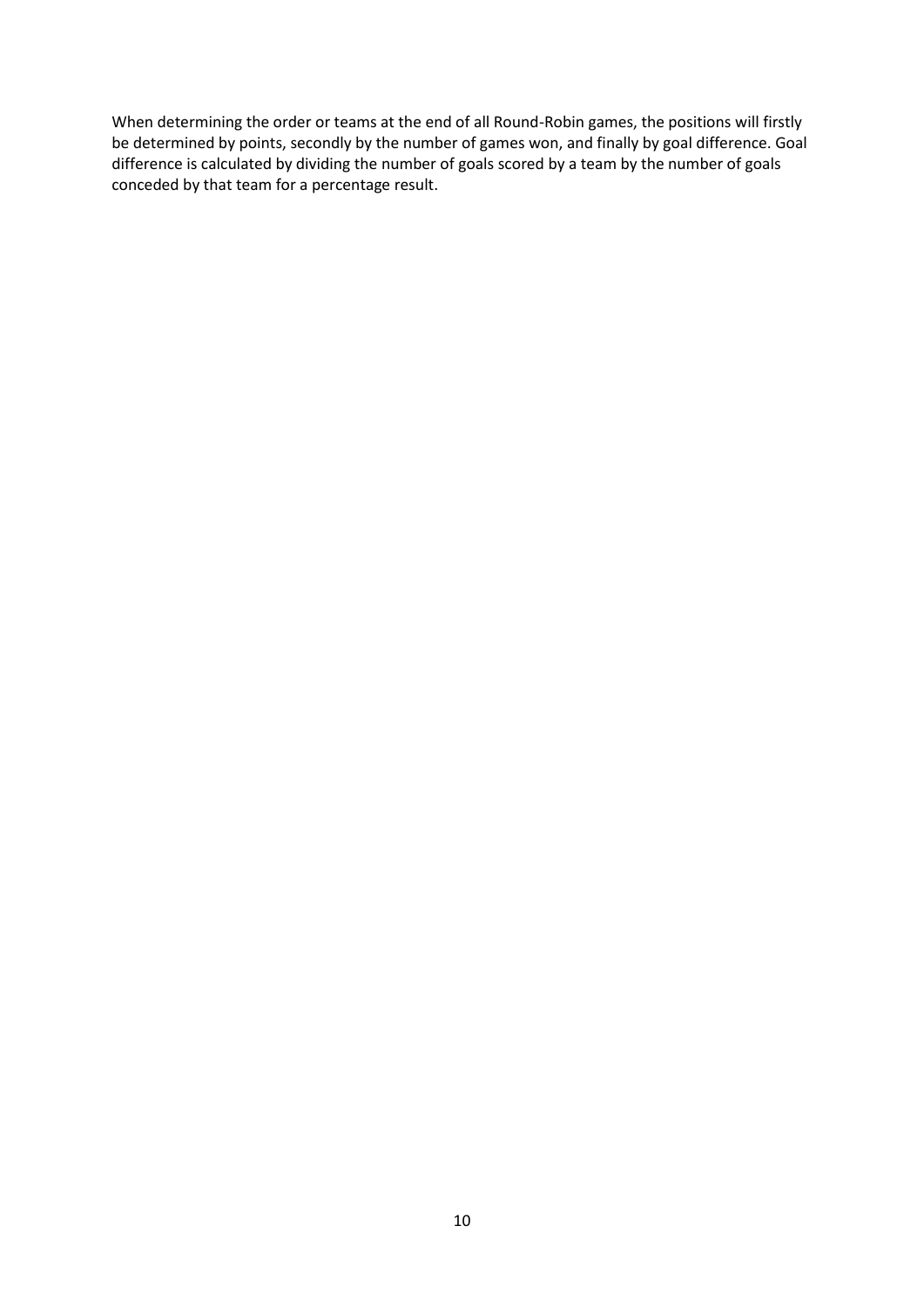# **INDOOR FOOTBALL RULES**

**Where**: Howzat Indoor Sports Centre 4 Matipo Street

**When**: Good Friday 29th March 2013 from 5pm – dependent on entries

- **Controller**s: Angelina King & Ronald Lee
- **Phone:** 021 2660 222

**Email:** angelinak@clear.net.nz

5 Aside Indoor Football is a fast paced and intense adaptation of the classic 11 Aside game.

# **Major Rules**

- Each team has 5 players on court. There must be **2 females** on court at all times excluding the Goalkeeper. Teams may have Substitutes.
- Games are two x 15minute halves.
- There are 2 positions on court...
	- $\bullet$  = Goal Keeper Allowed in the Goalies "D" only.
	- $\blacktriangleright$  = Roamers Allowed everywhere except Goalies  $"D"$ .
- Normal Football rules apply but there are some additions that you should be made aware of before taking the court. Many of these rules have been put in to help with game flow and overall safety. For a complete and more detailed description please obtain a rule sheet from the kiosk. Here are some examples...
	- $\circ$  High Foot You may not lift your leg higher than your waist.
	- Tackle from Behind You must tackle the ball from in front of your player.
	- $\circ$  Off sides The goalies D is their area only.
	- $O$  Nets Hands must be kept off the nets whist tackling and when in control of the ball.

#### **Tackle From Behind**

This is an important rule in indoor football, and a rule that causes the most controversy. Any tackle from behind will be called by the referee. A free kick will occur on that spot. A tackle from behind is deemed if a defender has challenged for a ball behind a 180degree plain of the possessor of the ball. Consistent tackling from behind is called "causing". Penalties for causing are explained below.

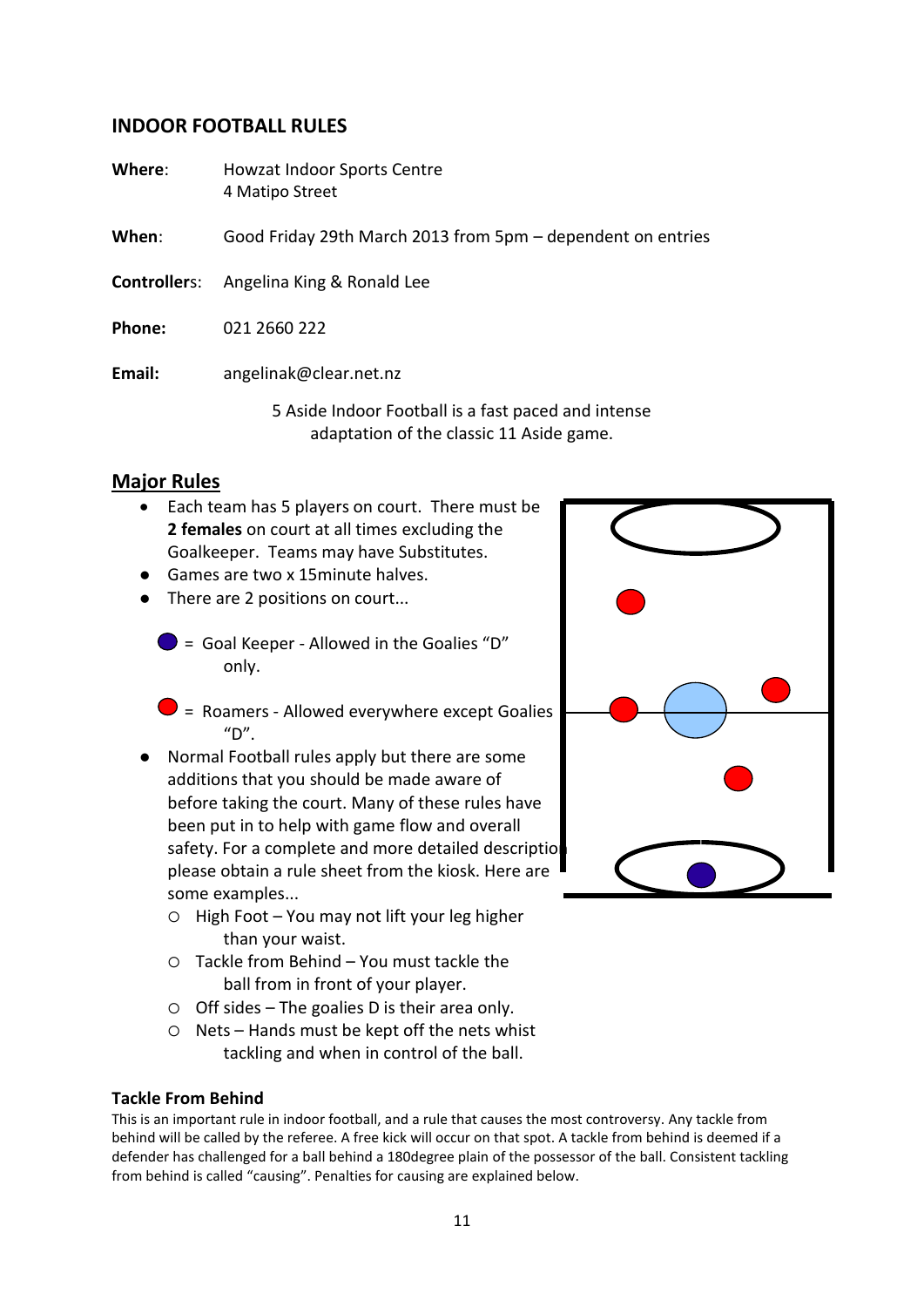#### **Off Side – Defenders**

If a defending player steps inside the "Goalies D" a penalty shot will occur. If a defending player is pushed inside the "Goalies D" by an attacker, it will be Goalies Ball.

#### **Off Side - Attackers**

If an attacking team goes inside the "Goalies D" it will be deemed goalies ball (Even if a goal is scored before the attacker steps inside the "Goalies D".

#### **Off Side – Goal Keepers**

The goalies area is the Blue D. Only the goalie is aloud in this area. If the Goalie touches any part of the ground outside the goal a penalty shot will occur.

#### **Nets**

A player in possession with the ball or a player attempting a tackle may not hold onto the nets. In saying this if a defending player bumps a player in possession with the ball the player may rebalance himself and continue without penalty.

#### **Ball over Half on the Full**

A goalie may not throw the ball over half way on the full if he/she has touched the ball with his/her hands. If the ball has not touched the goalies hands the goalie may kick the ball on the full as far as they like.

#### **Held Ball**

The goalie may hold possession of the ball for a maximum of 5 seconds. If the goalie holds the ball for longer than this, a penalty shot will occur.

#### **3 Meter Rule**

In the case of any free kicks – all players (except for the individual who has infringed and must stand beside) must be at least 3 meters away from the penalty spot. If the free kick is within 3 meters of the "goalies D" you may stand on the line of the "goalies D".

#### **Causing**

If deemed by the umpire that you are consistently causing contact with other players – you will be Sin Binned for 2 Minutes, upon your return, if you are Sin Binned again you will be Sin Binned for the remainder of the game. Also see Power play rule.

#### **High Leg**

You may not lift your leg higher than your waist when going for a loose ball. (Safety Reasons)

#### **Subs**

You may sub when a goal has been scored or it is "goalie's ball" anytime up till 2minutes left in each half.

#### **Infringements**

After infringing you must stand beside. This is for all penalties and free – kicks. When standing beside you must leave enough room for the person taking the free kick and must not touch the ball until someone else has touched it.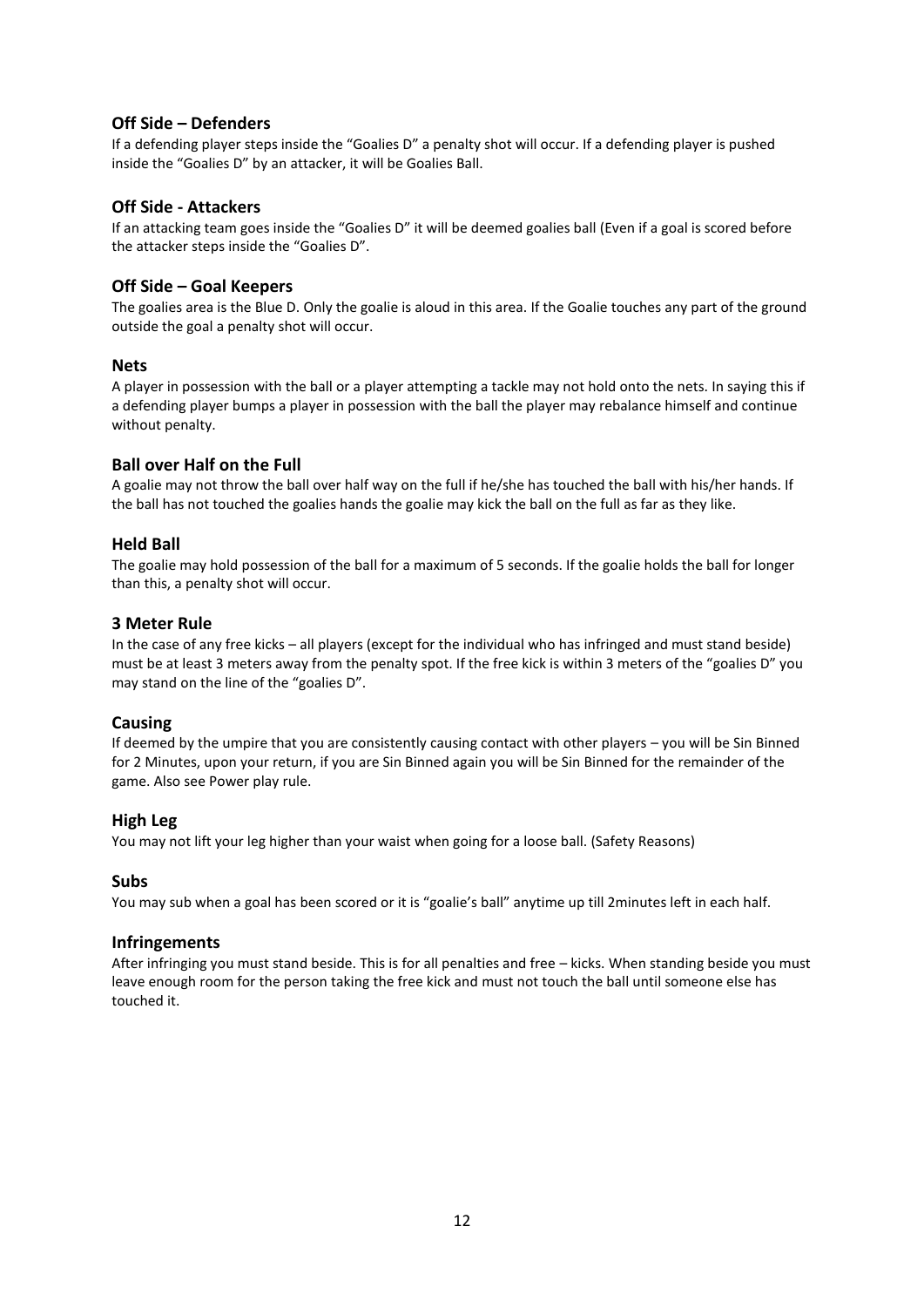#### **LAWN BOWLS RULES 2013**

**Controller: Penny Pat**

**Phone**:

**Mob:**

**Email: Venue:** Morrison Ave Bowling Club **When:** Friday 29<sup>th</sup> March to Sunday 31<sup>st</sup> March 2013

#### **Format of play:**

| Pairs:          | 16 ends or 1 hour 45 minutes |
|-----------------|------------------------------|
| <b>Triples:</b> | 12 ends or 1 hour 45 minutes |

- Winner receives 10 points, Draw each team receives 5 points. Team receives 1 point for each end won
- Winners determined by wins, draws and ends won. In the event of a tie, the winner will be the team with the highest point's differential.
- Teams can comprise of men, women or mixed players.
- All participants must be current financial members of their local Branch of NZ Chinese Association

#### **Tentative schedule:**

| • Day $1$ - Pairs<br>pairs | Friday 29 <sup>th</sup> March 2013                           | 1.00pm | 2 games |  |
|----------------------------|--------------------------------------------------------------|--------|---------|--|
|                            | • Day 2 - Pairs/Triples Saturday 30 <sup>th</sup> March 2013 | 9.30am | 2 games |  |
| pairs and 1 game triples   |                                                              |        |         |  |

• Day 3 - Triples Sunday  $31<sup>st</sup>$  March 2013 9.30am 3 games triples

Entry fee - Pairs: \$40 per team

Triples: \$60 per team

- Entry fee includes morning and afternoon teas and lunch on Days 2 and 3
- Entries from individuals will be accepted.
- The Controller reserves the right to vary the conditions of play should they consider the circumstances and the weather warrant such variation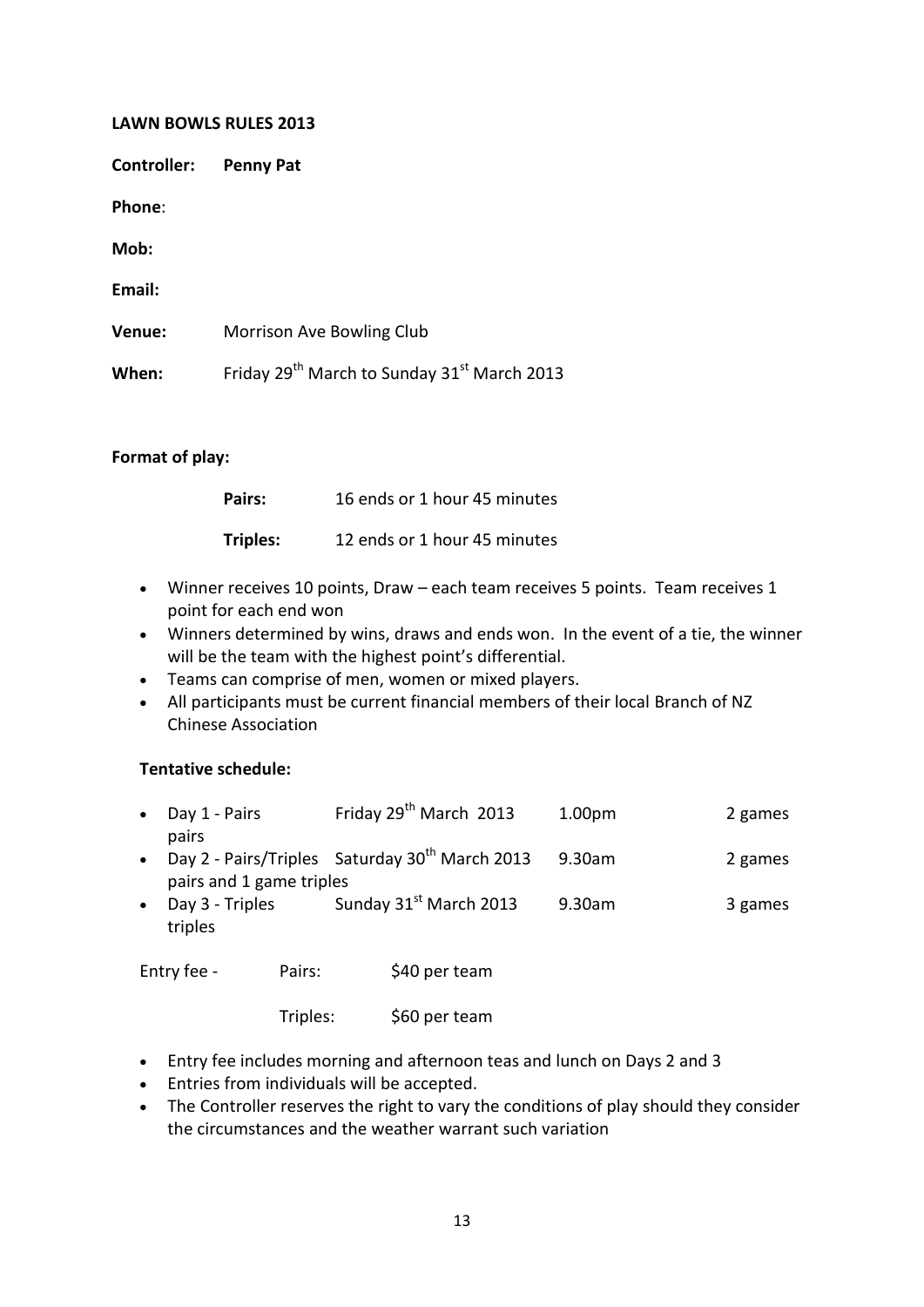#### **OUTDOOR NETBALL RULES**

**Where:** Hagley Netball Courts, Hagley Ave

**When:** Saturday 30<sup>th</sup> March 2013

**Controller:** Jenny Snowden

**Mobile:** 

**Email:** 

The Controller reserves the right to amend these rules or competition at any time.

Netball shall be played under International Rules of  $4 \times 10$  minute quarters, with a 5 minute interval at ½ time, and 2 minute intervals at ¼ and ¾ times.

- Team to consist of 7 players substitution allowed at intervals or due to injury of player
- Players may only play for one team no interchange of players between teams is allowed
- If a player has an injury, a team-mate or umpire calls time, and the time keeper pauses the timer for 2 minutes – play resumes after this time.
- Following this, any further injuries will incur a 30 second break in play. This is applicable to each team in each quarter, if required
- All players of the team must wear the same uniform
- Netball bibs to be worn  $-$  to be provided by your own Branch.
- Each team is to provide their own scorekeeper and the host Branch will provide a time keeper
- Host Branch to provide umpires
- The draw will be based on round robin with no final held. The winner will be determined on the outcome of the most games won.
- In the event of a points draw, results will be determined by goal ratio between the two teams competing for the winning spot.
- Points allocation:  $2pts = WIN$ ,  $1pt = DRAW$ ,  $0 = LOSS$ .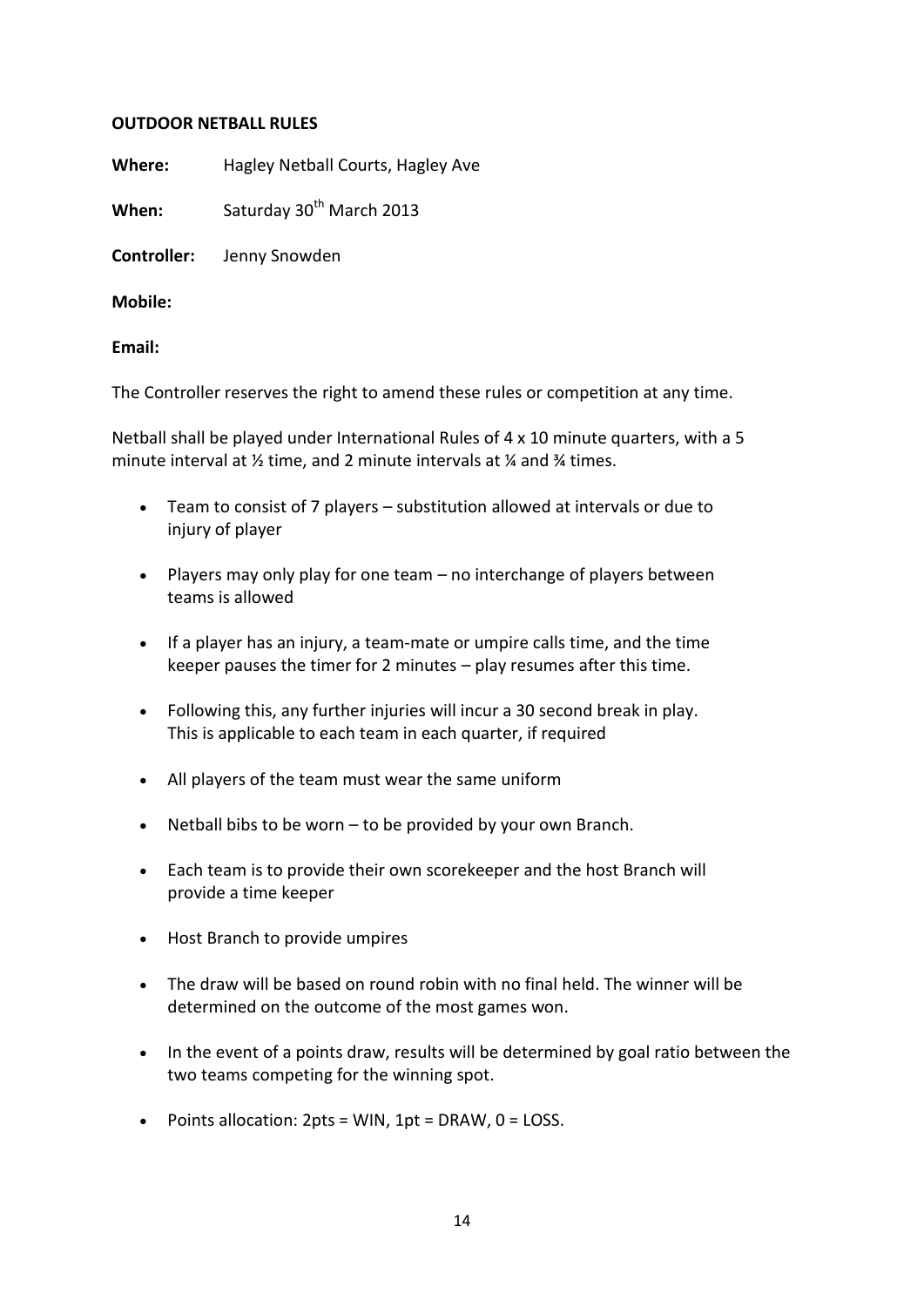# **TABLE TENNIS RULES**

| Where: | <b>Riccarton High School</b> |
|--------|------------------------------|
|--------|------------------------------|

When: Saturday 30<sup>th</sup> March 2013

**Controllers:** Alan Choi

**Mobile:** 

**Email:** 

**RULES TO FOLLOW**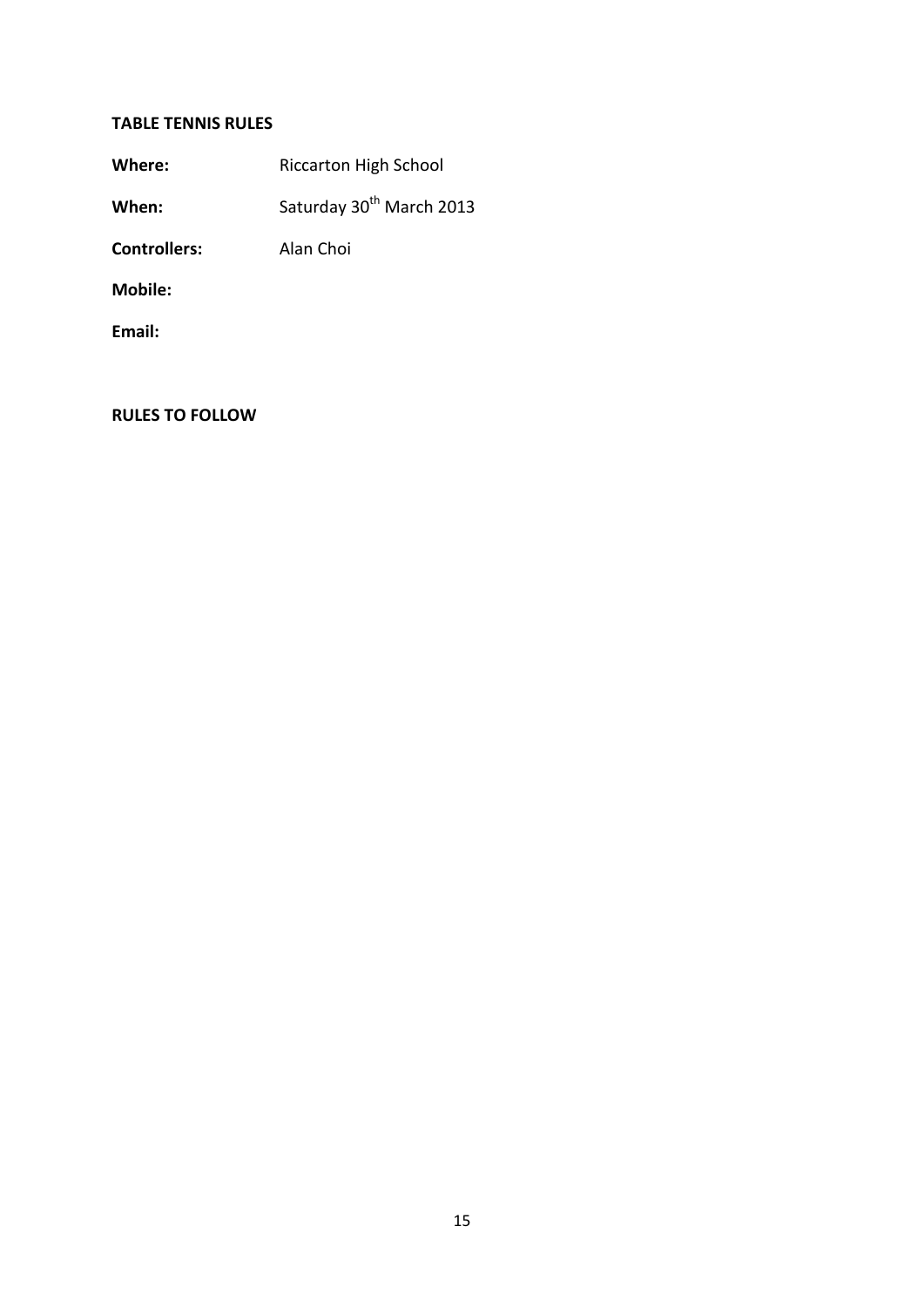### **TOUCH RUGBY RULES**

**Where:** Bishopdale Park, Harewood Road

**When:** Friday 29<sup>th</sup> March to Sunday 31<sup>st</sup> March 2013

**Controller:** Jason Pat

**Mobile:**

**Email:**

The Controller reserves the right to amend these rules or competition at any time.

### **RULES OF TOUCH NEW ZEALAND**

### **1. Scoring:**

A touchdown will be awarded when a player places the ball on or over the scoreline prior to being touched. The Dummy Half is not permitted to score touchdowns.

In the Mens grade a touchdown will be worth one point. In the mixed grade a touchdown by a female player will be worth two points, a touchdown by a male player will be worth 1 point.

#### **2. Substitution Box**

Teams may interchange players at any time. Players coming onto the field may not do so until the player being replaced has come off. Substitutions must occur at or within the teams substitution box.

#### **3. Possession of the Ball**

A change of possession shall occur when:

- The ball goes to ground.
- The Dummy half is touched while in possession.
- The Dummy half places the ball in the touchdown zone.
- The 6th Touch occurs.
- The player in possession steps on or over the boundary of the field of play.
- A tap is performed incorrectly.
- At a change of possession play is restarted with a rollball.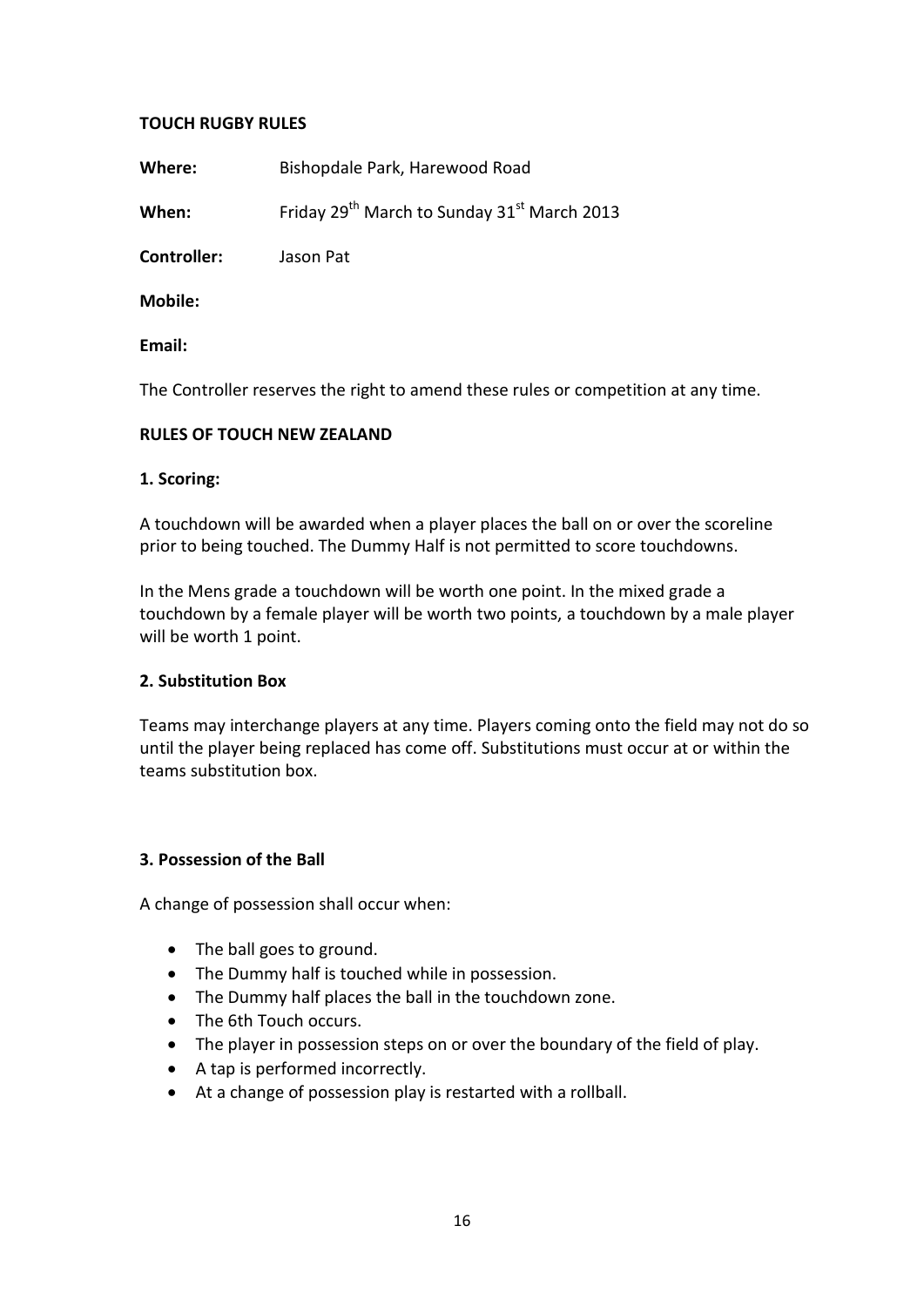# **4. Passing**

A player may pass, knock, throw or otherwise deliver the ball to any onside player in the attacking team. Passing forward in NOT permitted.

### **5. The Tap**

The tap is taken by placing the ball on the ground on the mark, releasing the ball from both hands, tapping the ball with the foot a distance of not more than one metre and retrieving the ball cleanly. Any player from the attacking team may take the tap.

### **6. The Penalty**

When a player/team is penalized the non offending team shall restart play with a tap. The tap is taken at the mark and the defending team must retire ten metres from the mark until the ball has been tapped.

Play restarts with a tap when the following infringements occur;

- Forward pass
- Touch and pass
- Roll ball performed incorrectly
- Performing a roll ball prior to a touch being made
- Defenders offside at the roll ball (5 metres)
- Defenders offside at the tap (10 metres)
- Deliberately delaying play
- More than six players on the field
- Incorrect substitutions
- Falsely claiming a touch
- Using more than the minimum force to make a touch, and
- Misconduct.

### **7. Roll ball**

A roll ball means restarting of play. Players must perform the roll ball on the mark while facing their opponent's defending score line and rolling the ball backwards between the legs a distance of not more than one metre. Players must not delay performing the roll ball.

### **8. The Touch**

Players from both teams are permitted to effect the touch. A touch is contact with any part of the body, ball, clothing or hair. A minimum of force is to be used at all times. The team in possession is entitled to 6 touches.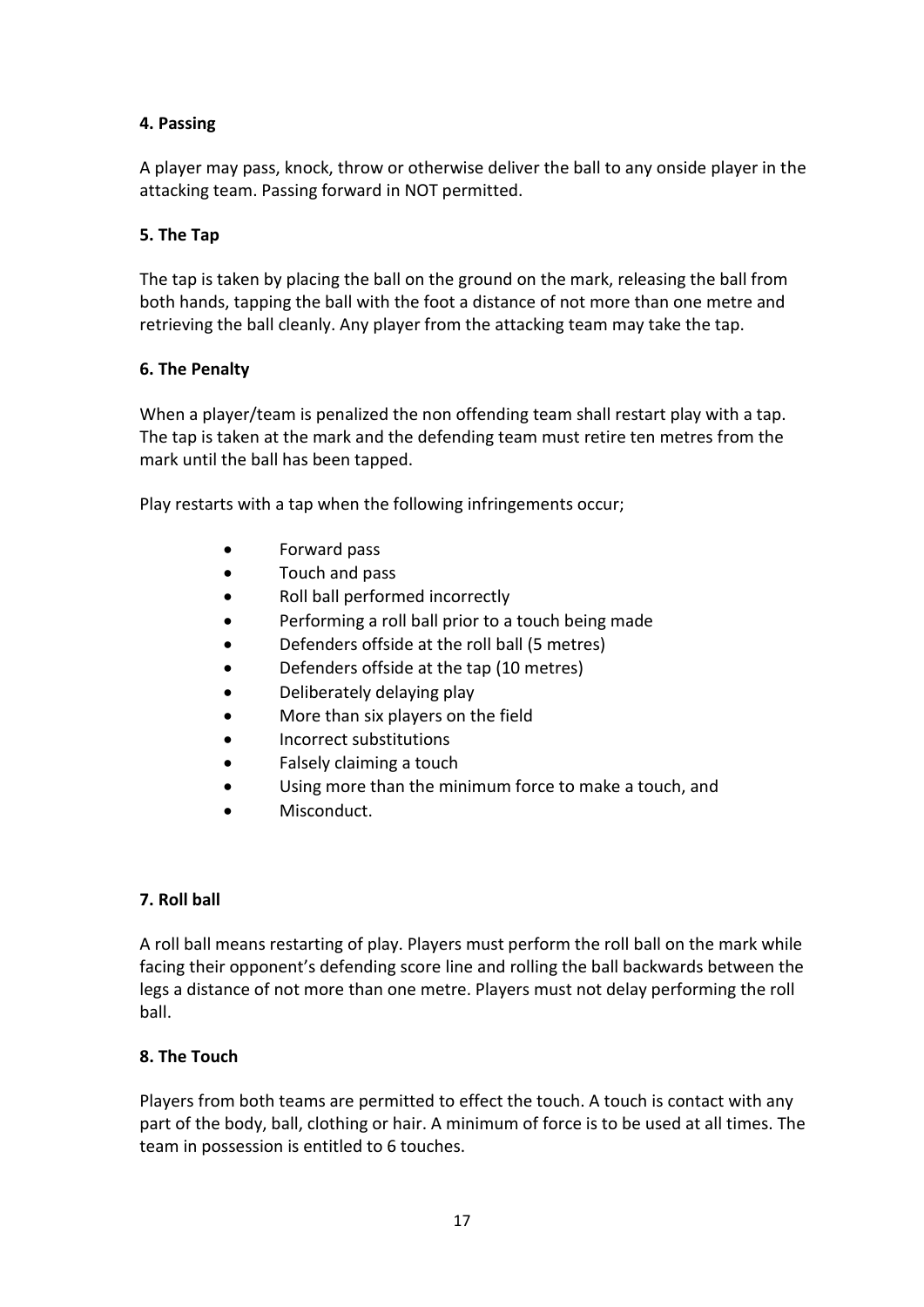### **9. Touch & Pass**

A player is not to pass the ball after a touch has been made.

### **10. The Dummy Half**

The dummy half is the person who picks up the ball after a teammate has performed a rollback.

### **11. Offside/Onside:**

After a touch has been made all defending players must retire 5 metres from the mark.

Defenders cannot move forward until the dummy half has touched the ball.

### **12. Sideline**

If a player with the ball touches or crosses the sideline s/he is deemed to be out of play and a change of possession occurs. Play restarts with a rollball 5 metres in from where the player went out. If a touch is made before the player goes out, the touch counts.

#### **13. Obstruction**

Players of the attacking team are not to obstruct defending players from attempting to effect a touch. Defending players are not to obstruct/interfere with attacking players supporting the ball carrier.

#### **14. The Field of Play**

The field is 70m long (score line to score line) and 50m wide. Substitution boxes measuring 20m in length shall be situated on both sides of the field at halfway. The Touchdown zone is the area beyond the score line.

#### **15. Team Composition**

A team may consist of up to 14 players. A maximum of six (6) are allowed on the field at any one time.

A minimum of four players are required for the match to be played.

#### **16. The Toss**

The captain winning the toss shall receive possession of the ball and a choice of direction and substitution box for the first half. The Referee will supervise the toss.

#### **17. Duration**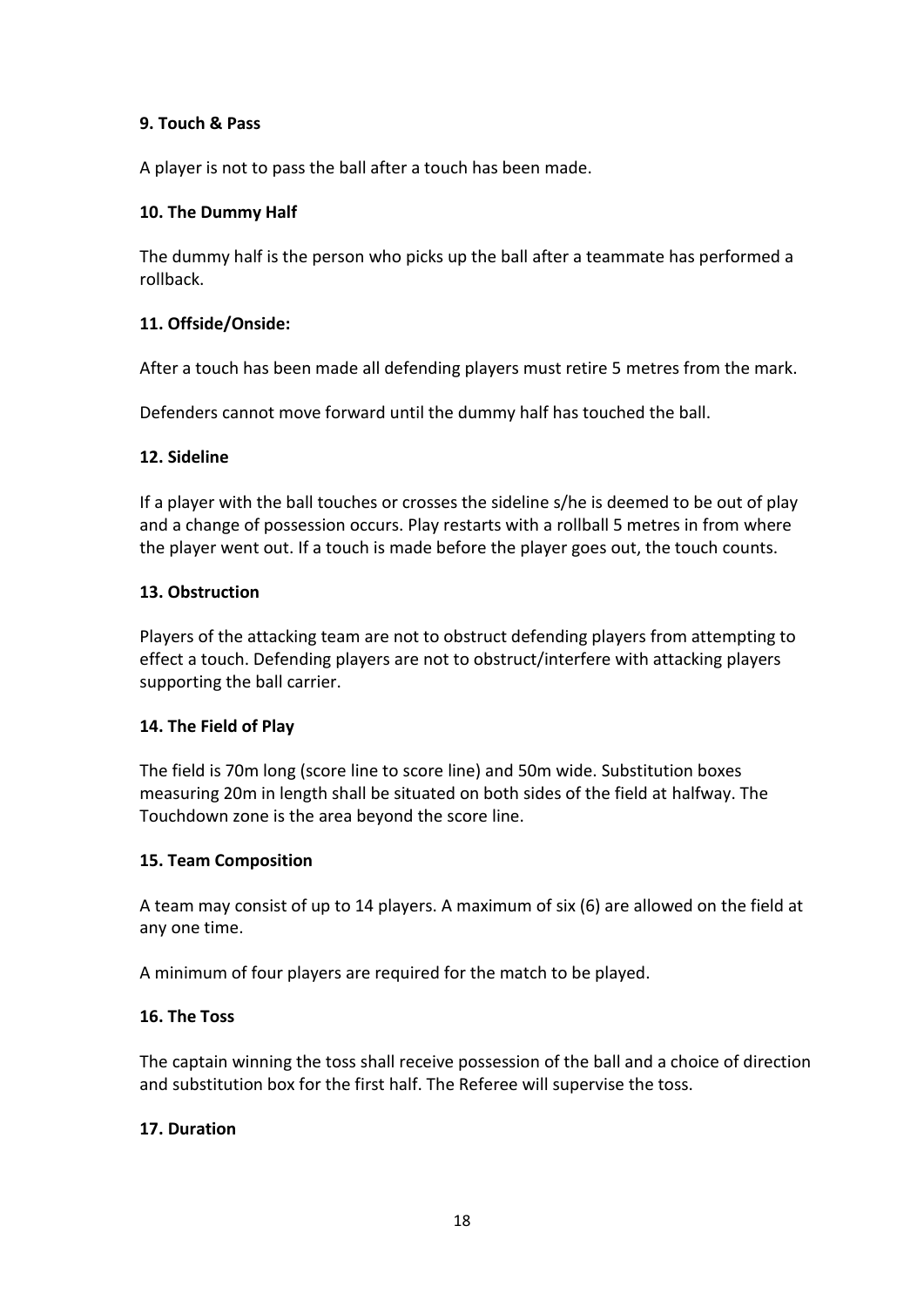The match length will be 30 minutes with no half time. Teams will swap ends with each try scored. Associations may alter the duration of matches to suit requirements.

### **18. Extra Time and Drop Off**

When a match is drawn and a single winner is required, extra time is played and teams drop off players every two minutes until down to 3. The first team to score a Touchdown wins the match.

The "right of reply" system will operate for the team (b) that concedes a try within the first 6 touches of the extra time restart. The team (b) will have the opportunity to score within 6 touches. If it does not do so the team A that scored within the first 6 touches of extra time will be deemed the winner after the six touches have been used or a non penalty infringement occurs. (This is to ensure fairness in extra time, that the team (b) does not lose without even having possession of the ball.)

If team A concede a penalty in those first 6 touches Team B takes the penalty tap and once again tries to score within the first 6 legitimate touches. If they don't score, the game is over with team A deemed the winner.

If B team scores within their first 6 touches in their "right of reply the scores are tied again and the next team to touchdown will be deemed the winner.

The drop off will occur simultaneously with the right of reply system.

### **19. Player Attire**

All team members must be correctly attired in team uniforms. Footwear with moulded soles are permitted. Bare feet, spikes and footwear with screw‐in studs are not permitted. Players are not to wear any item of jewellery that might be dangerous.

### **20. The Referee**

The referee is the sole judge on matters of fact and is required to adjudicate on the rules of the game during play. The referee may impose any sanction necessary to control the match.

All officials, players and coaches involved in the match are under the control of the referee.

### **21. Foul Play Will NOT Be Tolerated**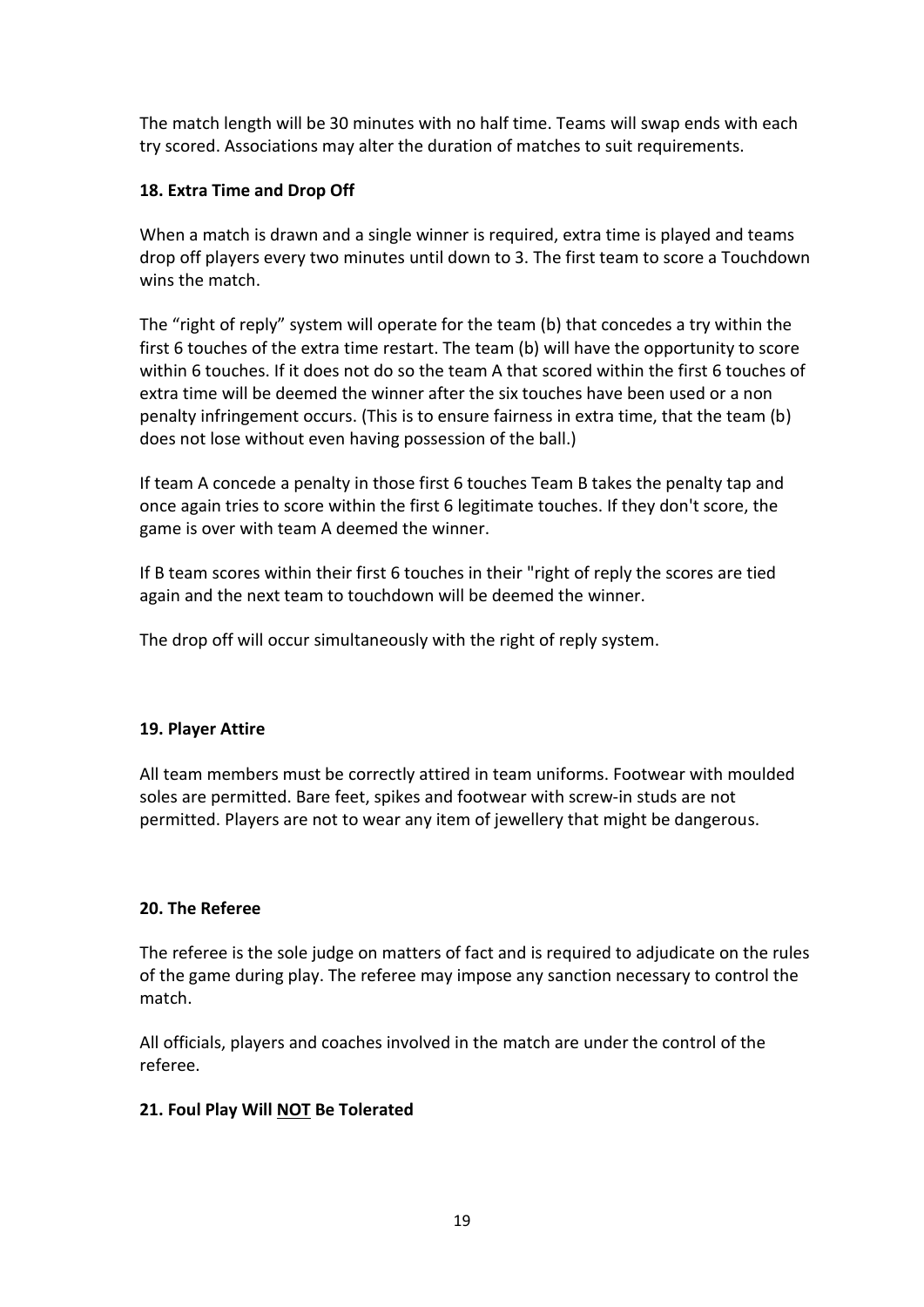Any foul play (the referee being the sole judge) will result in the offending player being penalised, sent to the sin bin for a period of time, or being sent from the field for the remainder of the match, depending on the severity of the offence.

### **22. Mixed Teams**

A mixed team is made up of a ratio of male/female players. The team is not permitted to field more than three male players or not less than one male player at any time.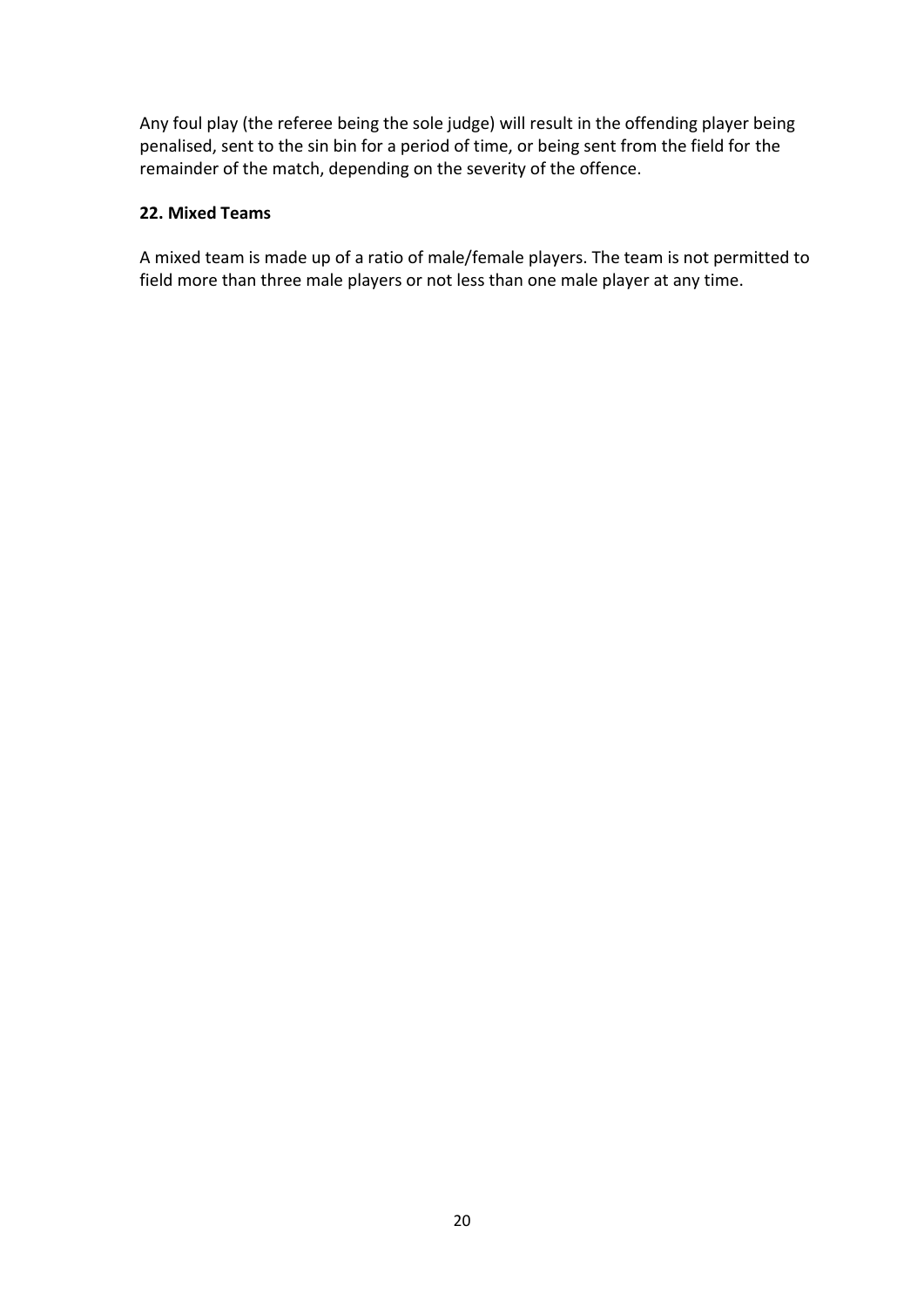### **VOLLEYBALL RULES**

| Where:              | <b>Cowles Stadium 220 Pages Road Wainoni</b>                              |
|---------------------|---------------------------------------------------------------------------|
| When:               | Saturday 30 <sup>th</sup> March 2013 to Monday 1 <sup>st</sup> April 2013 |
| <b>Controllers:</b> | Adrienne Kilduff                                                          |
| <b>Mobile:</b>      | 021-2568989                                                               |
| Email:              | adrienne.kilduff@taitradio.com                                            |

The Official Volleyball Rules (2013-2016) adopted by the Federation Internationale de Volleyball and effective as from 1 January 2013<sup>1</sup>, will apply with the modifications listed below:

### **1. Qualifying Matches, Semi-finals, Finals**

- 1.1. Qualifying matches will run for a duration of 50 minutes or BEST OF THREE sets, whichever occurs first. All further sets played will not count;
- 1.2. Semifinals will be determined by BEST OF THREE sets with no time limit.
- 1.3. Finals will be determined by BEST OF FIVE sets with no time limit;
- 1.4. Should a deciding set be required, it will be won by the first team to reach 15 points (a minimum lead of 2 points is NOT required). In this deciding set, the competing teams will swap ends the first time one of the teams scored 8;
- 1.5. In all games, a set will be won by the first team to reach 25 points (i.e. a minimum lead of 2 points in NOT required). The exception is for the deciding fifth set, in which case rule 1.4 applies;
- 1.6. In qualification matches, a set in progress (including the deciding set) will be awarded to the leading team, provided at least 13 points have been reached and the leading team has at least a minimum two point advantage.

### **2. Tournament Points**

- 2.1. In relation to qualifying matches, a win is worth 4 points, a draw is worth 2 points, a loss where the losing team wins a set is worth 1 point, and a loss where the losing team does not win a set is worth 0 point.
- 2.2. In the event that two or more teams have equal tournament points after all qualifying games have been played, the following countback system will be used to determine the order of those teams:
	- o The match result between the teams involved, but if that is still equal then

**<sup>.</sup>** <sup>1</sup> http://www.fivb.org/EN/Refereeing-Rules/RulesOfTheGame\_VB.asp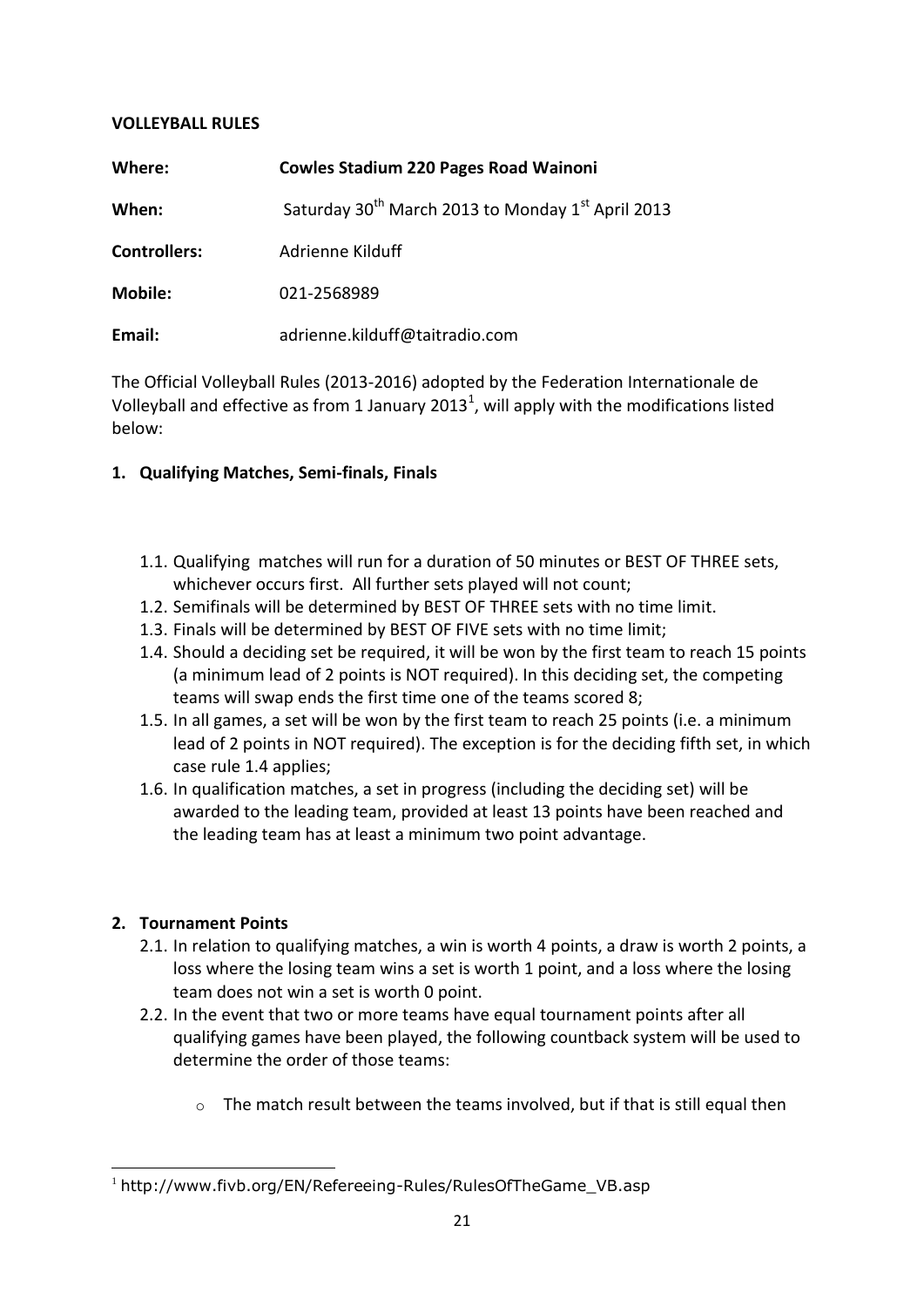- $\circ$  The points differential in the match between the teams involved, but if that is still equal then the sets differential for the tournament games played by the teams involved, but if that is still equal then
- $\circ$  The points differential for the tournament games played by the teams involved.
- 2.3. Failure to provide tournament officials (i.e. at least one  $1<sup>st</sup>$  referee, one  $2<sup>nd</sup>$  referee, one scorer and two linespersons) will result in a deduction of 3 tournament points;

# **3. Preliminaries**

- 3.1. In qualification matches, there will be 4 minutes shared net time prior to start of each game. In semi-final and final matches, there will 4 minutes net time per team, taken in turn.
- 3.2. The captain of each team will render all assistance to ensure that matches run on time, for example by providing the 2nd referee with the team's rotation at each set and ensuring their team members are ready for the match.
- 3.3. A maximum of 14 players may be listed. Players not listed on the team player list may not play for that team. Players may not play for more than one team in the same division.
- 3.4. For clarification, the FIVB rules state that the ball is "out" if it touches the ceiling.

### **4. Team Line-up**

- 4.1. There must be a minimum of 5 players per team on the court (assume three front court players).
- 4.2. For mixed games, there must be a minimum of 2 women per team on the court.
- 4.3. See Section 7 for rules around substitution and liberos.
- 4.4. Any behaviour towards officials, opponents, team-mates or spectators which is aggressive or threatening can (and should) be sanctioned with disqualification. This means that the team member must leave the playing area for the rest of the match (there are no other consequences). Remember if this occurs the disqualified player must be replaced by a legal substitution.

# **5. Game Interruptions**

- 5.1. Only the team captain may approach the referees at any time during the game, and ONLY to clarify the decision made by the referee. **The referees' decisions are final**  and cannot be disputed<sup>2</sup>.
- 5.2. For qualifying matches, each team is allowed ONE time-out per set (including the deciding set), which lasts for 30 seconds.

<sup>1</sup>  $2$  Team captains have the option to lodge all complaints to the Tournament Controller at the end of the match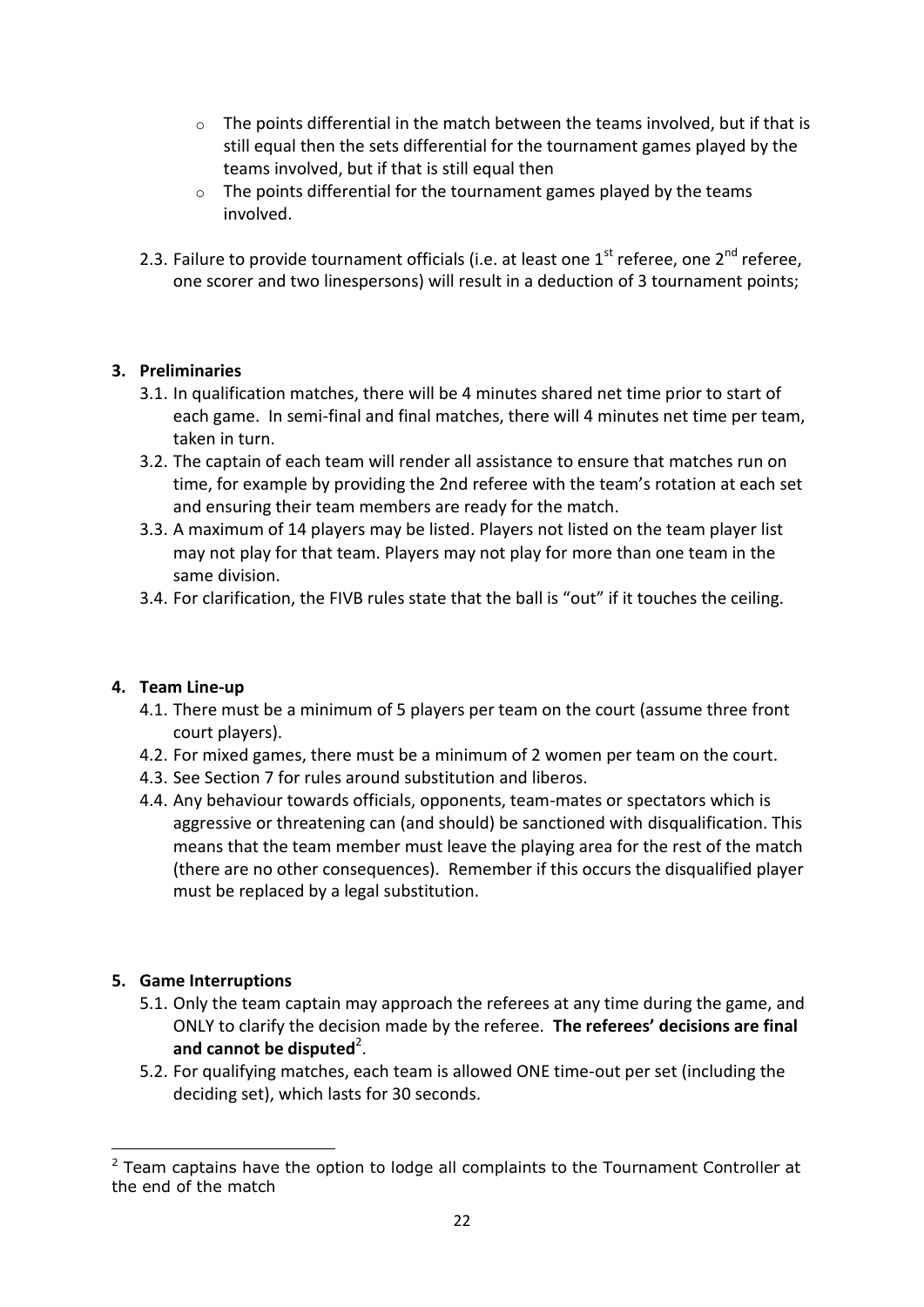- 5.3. In semifinal and final matches, each team is allowed TWO time-out per set (including in the deciding set), which lasts for 30 seconds.
- 5.4. For all qualification matches a time-out may not be requested within the last five minutes of the allocated time for the match.

# **6. Match Officials**

- 6.1. Teams are required to supply match officials as indicated by the Tournament Controller.
- 6.2. For qualifying matches, teams on duty will be required to supply two referees, a scorer and two linespersons.
- 6.3. For semifinal and final matches, teams on duty will be required to also supply an additional assistant scorer and two linespersons.
- 6.4. Failure to provide match officials will result in tournament point deductions as in section 2.3.
- 6.5. Please make sure referees are familiar with the official FIVB rules, with the modification included in this document.
- 6.6. The Controller reserves the right to change any of the draws and tournament rules at any time.

### **7. Substitutions**

- 7.1. Each team is entitled to 12 substitutions per set. Each player is allowed unlimited entries within the team limit.
- 7.2. Each substitution done by the team counts towards this 12 substitution per set limit (that is, the limit is on the number of substitutions for the whole team, and not for each player or position).
- 7.3. If the team requests a 13th substitution, the team is assessed an improper request, and the substitution is denied.
- 7.4. Any number of players may enter the set in each position of the service order. **Players re-entering the set must assume the original position in the serving order in relation to other teammates**.
- 7.5. The request for a substitute prior to the start of a set is permitted.
- 7.6. After the set begins, substitution requests may be made by either a coach positioned in the bench or warm-up area or the playing captain.
- 7.7. Substitution requests can be made verbally or by using the appropriate hand signal.
- 7.8. If an incoming substitute enters the substitution zone, the action is considered to be a substitution request by a coach. No further action by a coach or captain is required;
- 7.9. **Liberos are fixed for each set**. At the start of each set, each team is allowed to nominate one or more liberos. They can be different from the liberos used in the previous set. Liberos are optional and teams may choose not to use any.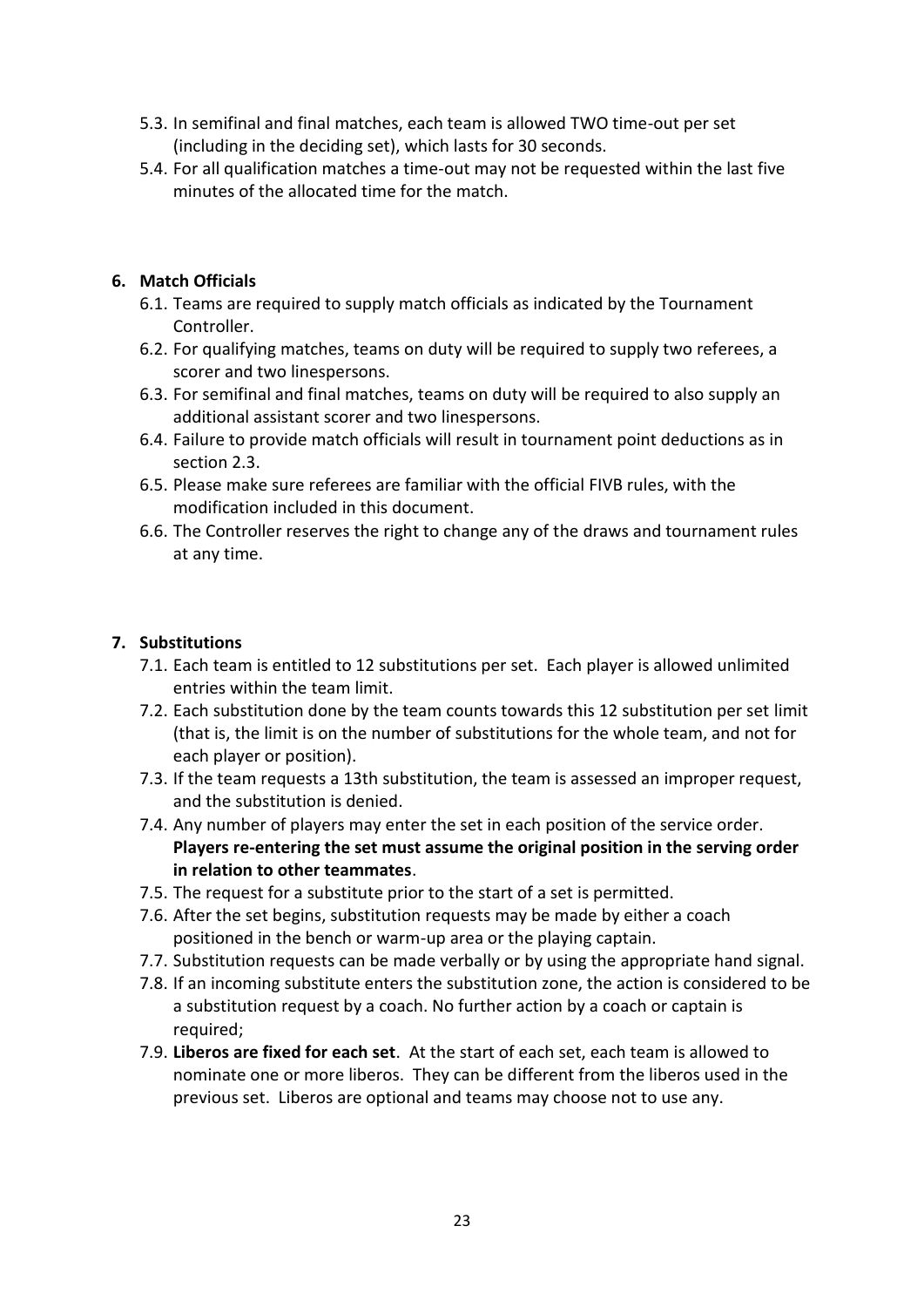### **ADDITIONAL NOTES**

### **1. Playing the Ball (FIVB rules 9.2)**

9.2.4. It is a fault, during the reception of service, to make a double contact or catch using an overhand finger action.

# **2. Screening (FIVB rules 12.5)**

12.5.1. The players of the serving team must not prevent their opponent, through individual or collective screening, from seeing the server and the flight path of the ball.

# **3. Contact with the Net (FIVB rules 11.3.1)**

- 3.1. Contact with the net by a player is not a fault unless it interferes with play.
- 3.2. Rule 11.4.4 explains how a player "interferes" with play:
	- 3.2.1. Touching the top band of the net or the top 80cm of the antenna during his/her action of playing the ball, or
	- 3.2.2. Taking support from the net simultaneously with playing the ball, or
	- 3.2.3. Creating an advantage over the opponent, or
	- 3.2.4. Making actions which hinder an opponent's legitimate attempt to play the ball.

The removal of the phrase "in the action of playing the ball' from the net fault rule has allowed a major evolution in the game designed to keep the ball flying.

Blockers hitting the net on the way up to block, or spikers touching the net below the top band (tape) after the hit would no longer be committing a fault. Neither would setters contacting the mesh of the net as they played the ball.

But hitting/touching the top band (tape) of the net or taking support from the net would be classed as interfering with play – hence these actions would still be whistled as net faults.

# **4. Penetration under the Net (FIVB rules 11.2.2.2)**

The penetration rule regarding the feet has not changed (it is forbidden for the foot/feet to completely cross the centre line into the opponents court). However, the rules regarding the hand and any other part of the body has. Now a player may touch an opponent's court with their hand/knee/elbow/head/etc, but in doing so the player cannot interfere with the opponent, if they do, it is a fault!

### **1. The Second Referee (FIVB rules 24.3.2.4)**

The second referee now also has the ability to decide, whistle and signal:

- Any attack hit faults by the back row players or the libero;
- Any completed block by back row players;
- Any attempted block by the libero.